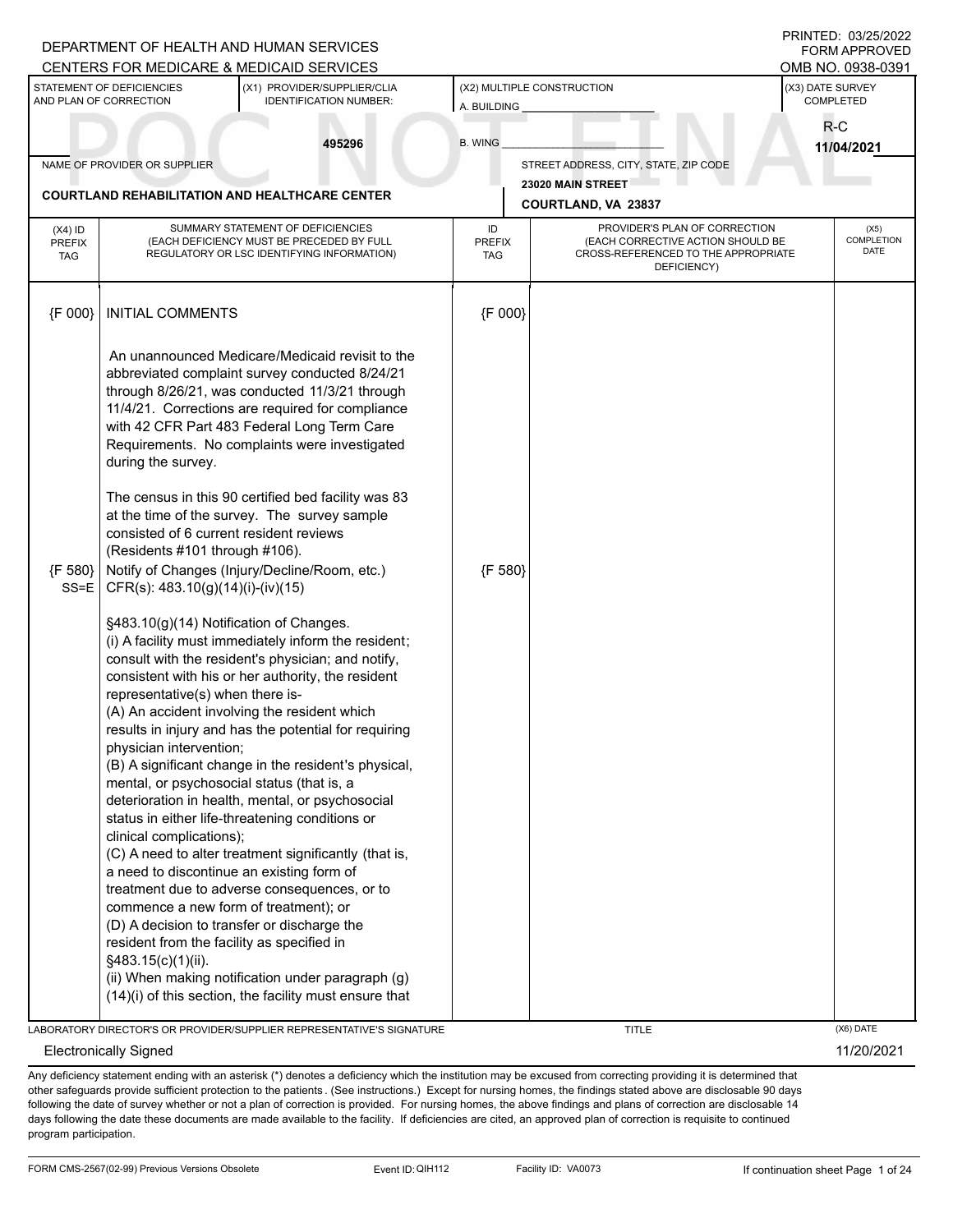|                                          |                                                                                                                                                                                                                                     | DEPARTMENT OF HEALTH AND HUMAN SERVICES<br>CENTERS FOR MEDICARE & MEDICAID SERVICES                                                                                                                                                                                                                                                                                                                                                                                                                                                                                                                                                                                                                                                                                                                                                                                                                                                                                                                                                                                                                                                                                                                                                                                                                                                                                        |                                   |                                                                                                                          |                               | PRINTED: 03/25/2022<br><b>FORM APPROVED</b><br>OMB NO. 0938-0391 |
|------------------------------------------|-------------------------------------------------------------------------------------------------------------------------------------------------------------------------------------------------------------------------------------|----------------------------------------------------------------------------------------------------------------------------------------------------------------------------------------------------------------------------------------------------------------------------------------------------------------------------------------------------------------------------------------------------------------------------------------------------------------------------------------------------------------------------------------------------------------------------------------------------------------------------------------------------------------------------------------------------------------------------------------------------------------------------------------------------------------------------------------------------------------------------------------------------------------------------------------------------------------------------------------------------------------------------------------------------------------------------------------------------------------------------------------------------------------------------------------------------------------------------------------------------------------------------------------------------------------------------------------------------------------------------|-----------------------------------|--------------------------------------------------------------------------------------------------------------------------|-------------------------------|------------------------------------------------------------------|
|                                          | STATEMENT OF DEFICIENCIES<br>AND PLAN OF CORRECTION                                                                                                                                                                                 | (X1) PROVIDER/SUPPLIER/CLIA<br><b>IDENTIFICATION NUMBER:</b>                                                                                                                                                                                                                                                                                                                                                                                                                                                                                                                                                                                                                                                                                                                                                                                                                                                                                                                                                                                                                                                                                                                                                                                                                                                                                                               | A. BUILDING                       | (X2) MULTIPLE CONSTRUCTION                                                                                               | (X3) DATE SURVEY<br>COMPLETED |                                                                  |
|                                          |                                                                                                                                                                                                                                     | 495296                                                                                                                                                                                                                                                                                                                                                                                                                                                                                                                                                                                                                                                                                                                                                                                                                                                                                                                                                                                                                                                                                                                                                                                                                                                                                                                                                                     | <b>B. WING</b>                    |                                                                                                                          | R-C                           | 11/04/2021                                                       |
|                                          | NAME OF PROVIDER OR SUPPLIER                                                                                                                                                                                                        |                                                                                                                                                                                                                                                                                                                                                                                                                                                                                                                                                                                                                                                                                                                                                                                                                                                                                                                                                                                                                                                                                                                                                                                                                                                                                                                                                                            |                                   | STREET ADDRESS, CITY, STATE, ZIP CODE                                                                                    |                               |                                                                  |
|                                          |                                                                                                                                                                                                                                     | <b>COURTLAND REHABILITATION AND HEALTHCARE CENTER</b>                                                                                                                                                                                                                                                                                                                                                                                                                                                                                                                                                                                                                                                                                                                                                                                                                                                                                                                                                                                                                                                                                                                                                                                                                                                                                                                      |                                   | 23020 MAIN STREET                                                                                                        |                               |                                                                  |
|                                          |                                                                                                                                                                                                                                     |                                                                                                                                                                                                                                                                                                                                                                                                                                                                                                                                                                                                                                                                                                                                                                                                                                                                                                                                                                                                                                                                                                                                                                                                                                                                                                                                                                            |                                   | COURTLAND, VA 23837                                                                                                      |                               |                                                                  |
| $(X4)$ ID<br><b>PREFIX</b><br><b>TAG</b> |                                                                                                                                                                                                                                     | SUMMARY STATEMENT OF DEFICIENCIES<br>(EACH DEFICIENCY MUST BE PRECEDED BY FULL<br>REGULATORY OR LSC IDENTIFYING INFORMATION)                                                                                                                                                                                                                                                                                                                                                                                                                                                                                                                                                                                                                                                                                                                                                                                                                                                                                                                                                                                                                                                                                                                                                                                                                                               | ID<br><b>PREFIX</b><br><b>TAG</b> | PROVIDER'S PLAN OF CORRECTION<br>(EACH CORRECTIVE ACTION SHOULD BE<br>CROSS-REFERENCED TO THE APPROPRIATE<br>DEFICIENCY) |                               | (X5)<br>COMPLETION<br><b>DATE</b>                                |
| {F 580}                                  | Continued From page 1                                                                                                                                                                                                               |                                                                                                                                                                                                                                                                                                                                                                                                                                                                                                                                                                                                                                                                                                                                                                                                                                                                                                                                                                                                                                                                                                                                                                                                                                                                                                                                                                            | {F 580}                           |                                                                                                                          |                               |                                                                  |
|                                          | physician.<br>when there is-<br>as specified in $§483.10(e)(6)$ ; or<br>$(e)(10)$ of this section.<br>phone number of the resident<br>representative(s).<br>§483.10(g)(15)<br>under §483.15(c)(9).<br>by:<br>The findings included: | all pertinent information specified in §483.15(c)(2)<br>is available and provided upon request to the<br>(iii) The facility must also promptly notify the<br>resident and the resident representative, if any,<br>(A) A change in room or roommate assignment<br>(B) A change in resident rights under Federal or<br>State law or regulations as specified in paragraph<br>(iv) The facility must record and periodically<br>update the address (mailing and email) and<br>Admission to a composite distinct part. A facility<br>that is a composite distinct part (as defined in<br>§483.5) must disclose in its admission agreement<br>its physical configuration, including the various<br>locations that comprise the composite distinct<br>part, and must specify the policies that apply to<br>room changes between its different locations<br>This REQUIREMENT is not met as evidenced<br>Based on staff interviews, clinical record review<br>and facility document review, the facility staff<br>failed to notify the resident's representative of<br>missed medications per physician's orders for 3<br>out of 6 residents (Resident #102, Resident #104<br>and Resident #106) in the survey sample.<br>1. The facility staff failed to notify the Resident<br>Representative (RR) that Resident #102 was not<br>administered any of her medications on 10/23/21 |                                   |                                                                                                                          |                               |                                                                  |

FORM CMS-2567(02-99) Previous Versions Obsolete Event ID: QIH112 Facility ID: VA0073 If continuation sheet Page 2 of 24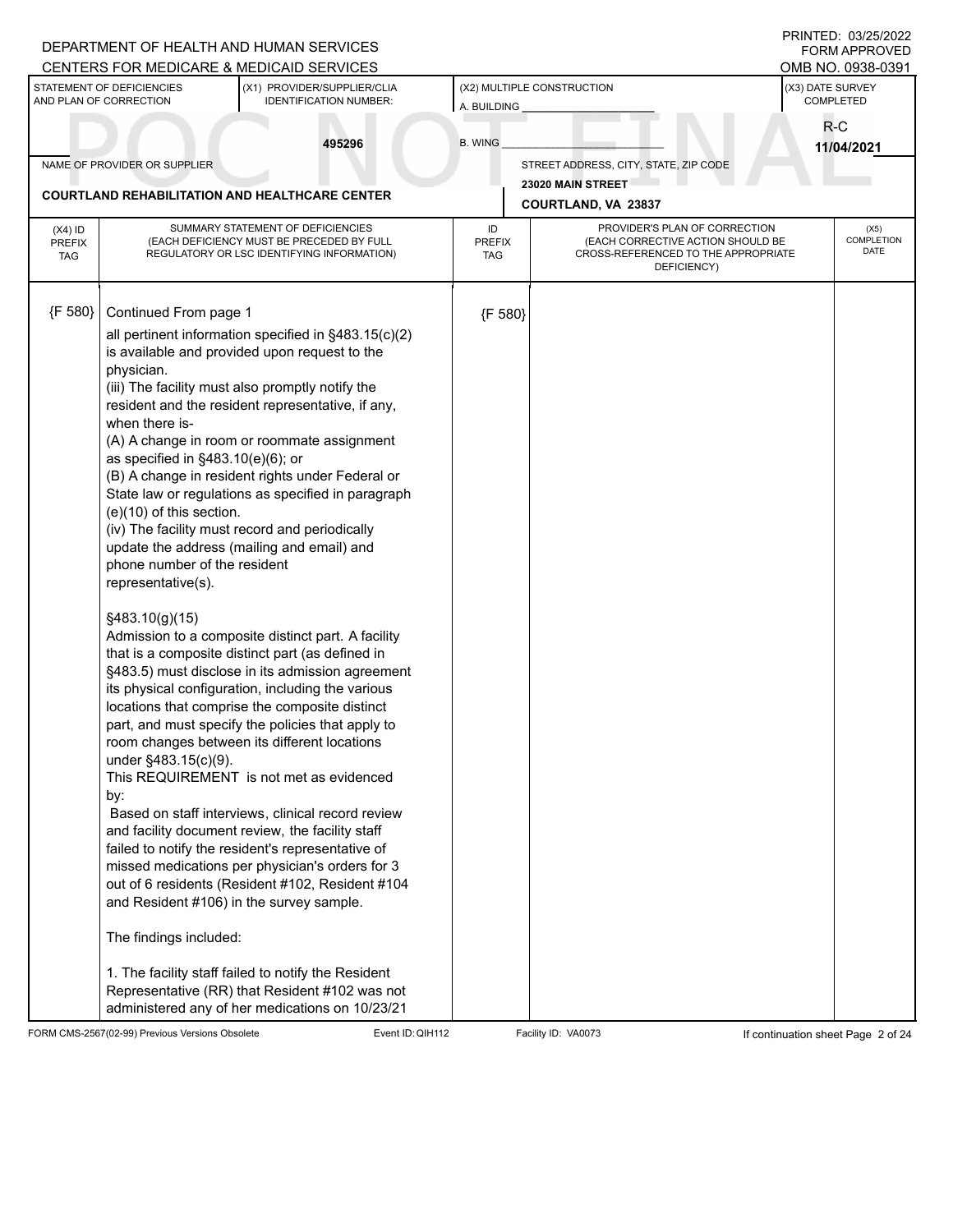|                                          |                                                                                                                                          | DEPARTMENT OF HEALTH AND HUMAN SERVICES<br>CENTERS FOR MEDICARE & MEDICAID SERVICES                                                                                                                                                                                                                                                                                                                                                                                                                                                                                                                                                                                                                                                                                                                                                                                                                                              |                            |                                                                                                                          |                               | PRINTED: 03/25/2022<br><b>FORM APPROVED</b><br>OMB NO. 0938-0391 |
|------------------------------------------|------------------------------------------------------------------------------------------------------------------------------------------|----------------------------------------------------------------------------------------------------------------------------------------------------------------------------------------------------------------------------------------------------------------------------------------------------------------------------------------------------------------------------------------------------------------------------------------------------------------------------------------------------------------------------------------------------------------------------------------------------------------------------------------------------------------------------------------------------------------------------------------------------------------------------------------------------------------------------------------------------------------------------------------------------------------------------------|----------------------------|--------------------------------------------------------------------------------------------------------------------------|-------------------------------|------------------------------------------------------------------|
|                                          | STATEMENT OF DEFICIENCIES<br>AND PLAN OF CORRECTION                                                                                      | (X1) PROVIDER/SUPPLIER/CLIA<br><b>IDENTIFICATION NUMBER:</b>                                                                                                                                                                                                                                                                                                                                                                                                                                                                                                                                                                                                                                                                                                                                                                                                                                                                     | A. BUILDING                | (X2) MULTIPLE CONSTRUCTION                                                                                               | (X3) DATE SURVEY<br>COMPLETED |                                                                  |
|                                          |                                                                                                                                          | 495296                                                                                                                                                                                                                                                                                                                                                                                                                                                                                                                                                                                                                                                                                                                                                                                                                                                                                                                           | <b>B. WING</b>             |                                                                                                                          | R-C                           | 11/04/2021                                                       |
|                                          | NAME OF PROVIDER OR SUPPLIER                                                                                                             |                                                                                                                                                                                                                                                                                                                                                                                                                                                                                                                                                                                                                                                                                                                                                                                                                                                                                                                                  |                            | STREET ADDRESS, CITY, STATE, ZIP CODE                                                                                    |                               |                                                                  |
|                                          |                                                                                                                                          | <b>COURTLAND REHABILITATION AND HEALTHCARE CENTER</b>                                                                                                                                                                                                                                                                                                                                                                                                                                                                                                                                                                                                                                                                                                                                                                                                                                                                            |                            | 23020 MAIN STREET<br>COURTLAND, VA 23837                                                                                 |                               |                                                                  |
|                                          |                                                                                                                                          |                                                                                                                                                                                                                                                                                                                                                                                                                                                                                                                                                                                                                                                                                                                                                                                                                                                                                                                                  |                            |                                                                                                                          |                               |                                                                  |
| $(X4)$ ID<br><b>PREFIX</b><br><b>TAG</b> |                                                                                                                                          | SUMMARY STATEMENT OF DEFICIENCIES<br>(EACH DEFICIENCY MUST BE PRECEDED BY FULL<br>REGULATORY OR LSC IDENTIFYING INFORMATION)                                                                                                                                                                                                                                                                                                                                                                                                                                                                                                                                                                                                                                                                                                                                                                                                     | ID<br><b>PREFIX</b><br>TAG | PROVIDER'S PLAN OF CORRECTION<br>(EACH CORRECTIVE ACTION SHOULD BE<br>CROSS-REFERENCED TO THE APPROPRIATE<br>DEFICIENCY) |                               | (X5)<br>COMPLETION<br>DATE                                       |
| {F 580}                                  | Continued From page 2                                                                                                                    |                                                                                                                                                                                                                                                                                                                                                                                                                                                                                                                                                                                                                                                                                                                                                                                                                                                                                                                                  | {F 580}                    |                                                                                                                          |                               |                                                                  |
|                                          | disorder.                                                                                                                                | (7-3 shift). Resident #102 was admitted to the<br>nursing facility on 09/08/21. Diagnosis for<br>Resident #102 included but not limited to<br>Hypertension (high blood pressure) and seizure                                                                                                                                                                                                                                                                                                                                                                                                                                                                                                                                                                                                                                                                                                                                     |                            |                                                                                                                          |                               |                                                                  |
|                                          | assessment protocol) a Medicare 5-day<br>cognitive skills for daily decision-making.                                                     | Resident #102's Minimum Data Set (MDS - an<br>assessment with an Assessment Reference Date<br>(ARD) of 09/15/21 coded Resident #102's Brief<br>Interview for Mental Status (BIMS) scored a 12<br>out of a possible score of 15 indicating moderate                                                                                                                                                                                                                                                                                                                                                                                                                                                                                                                                                                                                                                                                               |                            |                                                                                                                          |                               |                                                                  |
|                                          | revealed the following orders:<br>blood pressure.<br>9:00 a.m., for prevention of blood clot.<br>a.m., for seizure disorder.<br>disease. | During the review of Resident #102's Medication<br>Administration Record (MAR) for October 2021<br>-Amlodpine 5 mg tablet - give 1 tablet by mouth<br>daily at 9:00 a.m., for high blood pressure.<br>-Losartan Potassium-HCTZ 100 mg tablet - give<br>1 tablet by mouth daily at 9:00 a.m., for high<br>-Eliquis 5 mg tablet - give 1 tablet by mouth at<br>-Keppra 750 mg tablet by mouth daily at 8:00<br>-Ipatropium-Albuterol solution 0.5-2.5 (3) mg 3 ml<br>- give 3 ml via nebulizer at 9:00 a.m., and 2:00<br>p.m., to manage exacerbation of respiratory<br>Further review of the October 2021 MAR,<br>revealed evidenced there were blank spaces (no<br>initials by the nurse) on 10/23/21 (7-3 shift) for the<br>medications mentioned as being administered.<br>An interview was conducted with the Director of<br>Nursing (DON) and Vice President of Operations<br>on 11/04/21 at approximately 2:42 p.m. The DON |                            |                                                                                                                          |                               |                                                                  |

FORM CMS-2567(02-99) Previous Versions Obsolete Event ID: QIH112 Facility ID: VA0073 If continuation sheet Page 3 of 24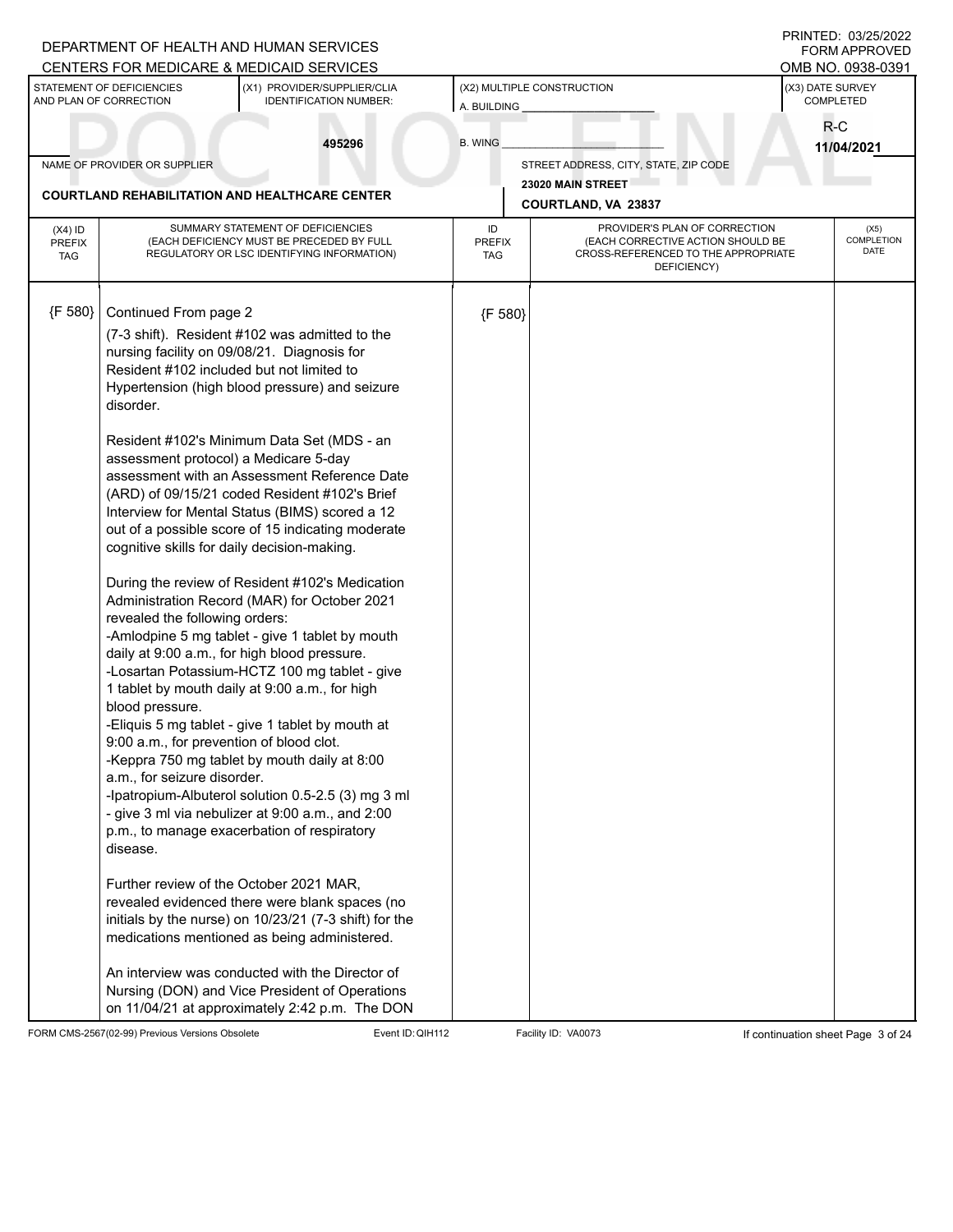|                                          |                                                                                                                                                                                                                                                                                                                   | DEPARTMENT OF HEALTH AND HUMAN SERVICES<br>CENTERS FOR MEDICARE & MEDICAID SERVICES                                                                                                                                                                                                                                                                                                                                                                                                                                                                                                                                                                                                                                                                                                                                                                                                                                                                                                                                                                                                                                                                                                                                                                                                                                                                                                         |                                   |                                                                                                                          | PRINTED: 03/25/2022<br><b>FORM APPROVED</b><br>OMB NO. 0938-0391 |  |
|------------------------------------------|-------------------------------------------------------------------------------------------------------------------------------------------------------------------------------------------------------------------------------------------------------------------------------------------------------------------|---------------------------------------------------------------------------------------------------------------------------------------------------------------------------------------------------------------------------------------------------------------------------------------------------------------------------------------------------------------------------------------------------------------------------------------------------------------------------------------------------------------------------------------------------------------------------------------------------------------------------------------------------------------------------------------------------------------------------------------------------------------------------------------------------------------------------------------------------------------------------------------------------------------------------------------------------------------------------------------------------------------------------------------------------------------------------------------------------------------------------------------------------------------------------------------------------------------------------------------------------------------------------------------------------------------------------------------------------------------------------------------------|-----------------------------------|--------------------------------------------------------------------------------------------------------------------------|------------------------------------------------------------------|--|
|                                          | STATEMENT OF DEFICIENCIES<br>AND PLAN OF CORRECTION                                                                                                                                                                                                                                                               | (X1) PROVIDER/SUPPLIER/CLIA<br><b>IDENTIFICATION NUMBER:</b>                                                                                                                                                                                                                                                                                                                                                                                                                                                                                                                                                                                                                                                                                                                                                                                                                                                                                                                                                                                                                                                                                                                                                                                                                                                                                                                                | A. BUILDING                       | (X2) MULTIPLE CONSTRUCTION                                                                                               | (X3) DATE SURVEY<br>COMPLETED                                    |  |
|                                          |                                                                                                                                                                                                                                                                                                                   | 495296                                                                                                                                                                                                                                                                                                                                                                                                                                                                                                                                                                                                                                                                                                                                                                                                                                                                                                                                                                                                                                                                                                                                                                                                                                                                                                                                                                                      | <b>B. WING</b>                    |                                                                                                                          | R-C<br>11/04/2021                                                |  |
|                                          | NAME OF PROVIDER OR SUPPLIER                                                                                                                                                                                                                                                                                      |                                                                                                                                                                                                                                                                                                                                                                                                                                                                                                                                                                                                                                                                                                                                                                                                                                                                                                                                                                                                                                                                                                                                                                                                                                                                                                                                                                                             |                                   | STREET ADDRESS, CITY, STATE, ZIP CODE                                                                                    |                                                                  |  |
|                                          |                                                                                                                                                                                                                                                                                                                   | <b>COURTLAND REHABILITATION AND HEALTHCARE CENTER</b>                                                                                                                                                                                                                                                                                                                                                                                                                                                                                                                                                                                                                                                                                                                                                                                                                                                                                                                                                                                                                                                                                                                                                                                                                                                                                                                                       |                                   | 23020 MAIN STREET<br>COURTLAND, VA 23837                                                                                 |                                                                  |  |
| $(X4)$ ID<br><b>PREFIX</b><br><b>TAG</b> |                                                                                                                                                                                                                                                                                                                   | SUMMARY STATEMENT OF DEFICIENCIES<br>(EACH DEFICIENCY MUST BE PRECEDED BY FULL<br>REGULATORY OR LSC IDENTIFYING INFORMATION)                                                                                                                                                                                                                                                                                                                                                                                                                                                                                                                                                                                                                                                                                                                                                                                                                                                                                                                                                                                                                                                                                                                                                                                                                                                                | ID<br><b>PREFIX</b><br><b>TAG</b> | PROVIDER'S PLAN OF CORRECTION<br>(EACH CORRECTIVE ACTION SHOULD BE<br>CROSS-REFERENCED TO THE APPROPRIATE<br>DEFICIENCY) | (X5)<br><b>COMPLETION</b><br>DATE                                |  |
| {F 580}                                  | Continued From page 3<br>DON was asked if she<br>Resident #102's representative that the<br>disorder, Pain and constipation.<br>assessment protocol) a Medicare 5-day<br>cognitive impairment.<br>revealed the following orders:<br>anxiety disorder.<br>a.m., for vitamin deficiency.<br>for vitamin deficiency. | was the nurse assigned to administer medication<br>to Resident #102 on 10/23/21 (7-3 shift). The<br>administered Resident #102 her medications on<br>10/23/21, she replied, "No." When asked if she<br>notified Resident #102's representative that the<br>resident did not receive any of her scheduled<br>medications, she replied, "No, I did not." The<br>DON was asked if she should have notified<br>scheduled medications on 10/23/21 (7-3 shift),<br>were not administered, she replied, "Yes, the<br>representative should have been notified."<br>2. The facility staff failed to notify the Resident<br>Representative (RR) that Resident #104 was not<br>administered any of her medications on 10/23/21<br>(7-3 shift). Resident #104 was admitted to the<br>nursing facility on 10/07/21. Diagnosis for<br>Resident #104 included but not limited to Anxiety<br>Resident #104's Minimum Data Set (MDS - an<br>assessment with an Assessment Reference Date<br>(ARD) of 10/14/21 coded Resident #104's Brief<br>Interview for Mental Status (BIMS) scored a 00<br>out of a possible score of 15 indicating severe<br>During the review of Resident #104's Medication<br>Administration Record (MAR) for October 20201<br>-Ativan 0.5 mg tablet daily at 8:00 a.m., for<br>-Calcium Carbonate 500 mg tablet daily at 8:00<br>-Ferrous Sulfate 325 mg tablet daily at 8:00 a.m., | {F 580}                           |                                                                                                                          |                                                                  |  |

FORM CMS-2567(02-99) Previous Versions Obsolete Event ID: QIH112 Facility ID: VA0073 If continuation sheet Page 4 of 24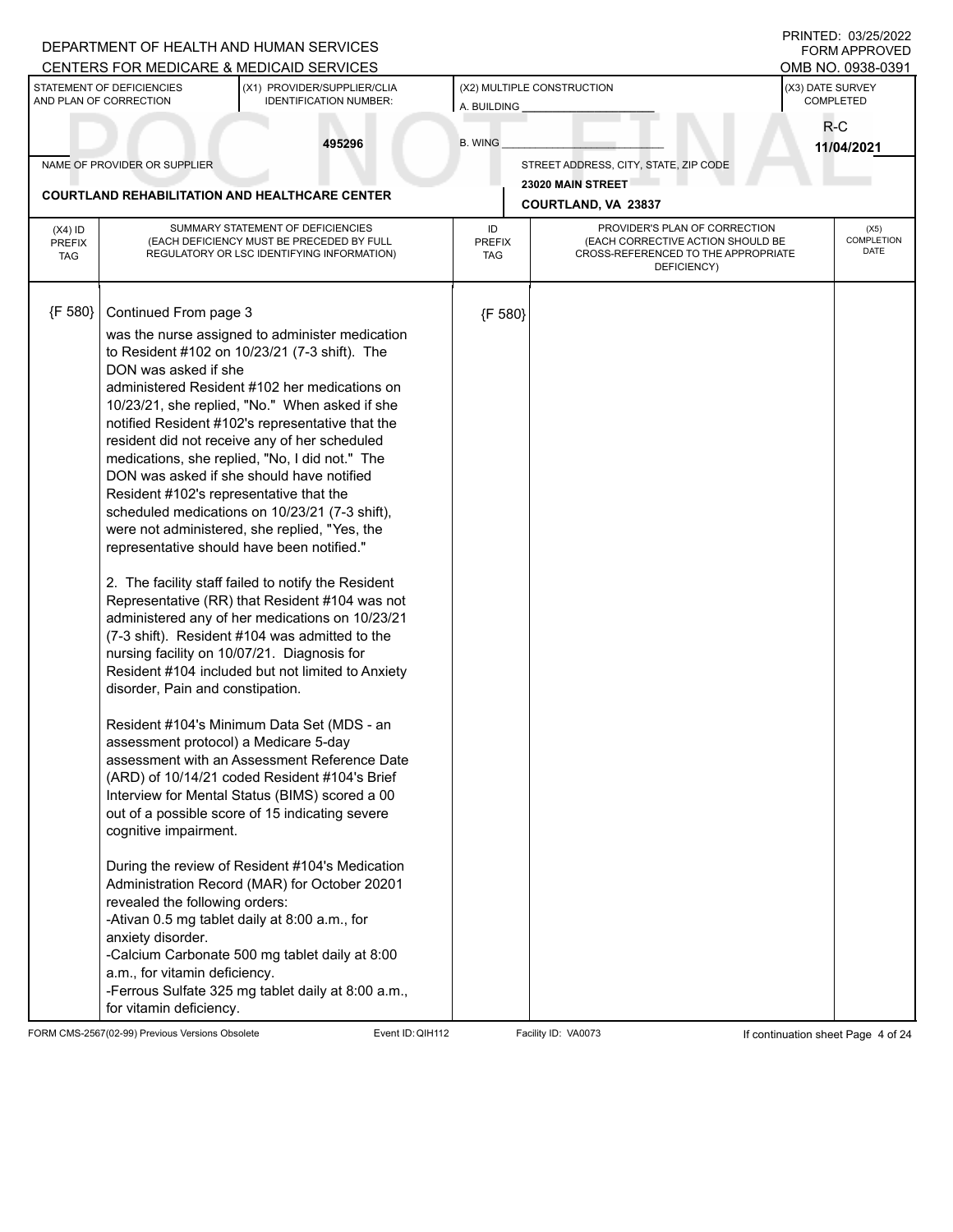|                                          |                                                     | DEPARTMENT OF HEALTH AND HUMAN SERVICES<br><b>CENTERS FOR MEDICARE &amp; MEDICAID SERVICES</b>                                                                                                                                                                                                                                                                          |                                           |                                                                                                                          |                               | PRINTED: 03/25/2022<br><b>FORM APPROVED</b><br>OMB NO. 0938-0391 |
|------------------------------------------|-----------------------------------------------------|-------------------------------------------------------------------------------------------------------------------------------------------------------------------------------------------------------------------------------------------------------------------------------------------------------------------------------------------------------------------------|-------------------------------------------|--------------------------------------------------------------------------------------------------------------------------|-------------------------------|------------------------------------------------------------------|
|                                          | STATEMENT OF DEFICIENCIES<br>AND PLAN OF CORRECTION | (X1) PROVIDER/SUPPLIER/CLIA<br><b>IDENTIFICATION NUMBER:</b>                                                                                                                                                                                                                                                                                                            | (X2) MULTIPLE CONSTRUCTION<br>A. BUILDING |                                                                                                                          | (X3) DATE SURVEY<br>COMPLETED |                                                                  |
|                                          |                                                     | 495296                                                                                                                                                                                                                                                                                                                                                                  | <b>B. WING</b>                            |                                                                                                                          | $R-C$                         | 11/04/2021                                                       |
|                                          | NAME OF PROVIDER OR SUPPLIER                        |                                                                                                                                                                                                                                                                                                                                                                         |                                           | STREET ADDRESS, CITY, STATE, ZIP CODE                                                                                    |                               |                                                                  |
|                                          |                                                     | <b>COURTLAND REHABILITATION AND HEALTHCARE CENTER</b>                                                                                                                                                                                                                                                                                                                   |                                           | 23020 MAIN STREET                                                                                                        |                               |                                                                  |
|                                          |                                                     |                                                                                                                                                                                                                                                                                                                                                                         |                                           | <b>COURTLAND, VA 23837</b>                                                                                               |                               |                                                                  |
| $(X4)$ ID<br><b>PREFIX</b><br><b>TAG</b> |                                                     | SUMMARY STATEMENT OF DEFICIENCIES<br>(EACH DEFICIENCY MUST BE PRECEDED BY FULL<br>REGULATORY OR LSC IDENTIFYING INFORMATION)                                                                                                                                                                                                                                            | ID<br><b>PREFIX</b><br><b>TAG</b>         | PROVIDER'S PLAN OF CORRECTION<br>(EACH CORRECTIVE ACTION SHOULD BE<br>CROSS-REFERENCED TO THE APPROPRIATE<br>DEFICIENCY) |                               | (X5)<br>COMPLETION<br>DATE                                       |
| {F 580}                                  | Continued From page 4                               |                                                                                                                                                                                                                                                                                                                                                                         | {F 580}                                   |                                                                                                                          |                               |                                                                  |
|                                          | constipation.                                       | -Sennosides 8.6 mg tablet daily at 8:00 a.m., for                                                                                                                                                                                                                                                                                                                       |                                           |                                                                                                                          |                               |                                                                  |
|                                          | clots.                                              | -Xarelto 10 mg tablet daily at 8:00 a.m., for blood                                                                                                                                                                                                                                                                                                                     |                                           |                                                                                                                          |                               |                                                                  |
|                                          | vitamin deficiency.                                 | -Ascorbic Acid 500 mg tablet at 9:00 a.m., for                                                                                                                                                                                                                                                                                                                          |                                           |                                                                                                                          |                               |                                                                  |
|                                          | for pain.                                           | -Oxycodone 5 mg tablet at 9:00 a.m., and 2 p.m.,                                                                                                                                                                                                                                                                                                                        |                                           |                                                                                                                          |                               |                                                                  |
|                                          | initials by the nurse) on 10/23/21 for the          | Further review of the October 2021 MAR,<br>revealed evidenced there were blank spaces (no<br>medications mentioned as being administered.                                                                                                                                                                                                                               |                                           |                                                                                                                          |                               |                                                                  |
|                                          |                                                     | An interview was conducted with the Director of<br>Nursing (DON) and Vice President of Operations<br>on 11/04/21 at approximately 2:42 p.m. The DON<br>was the nurse assigned to administer medication<br>to Resident #104 on 10/23/21 (7-3 shift). The                                                                                                                 |                                           |                                                                                                                          |                               |                                                                  |
|                                          | DON was asked if she                                | administered Resident #104 her medications on<br>10/23/21, she replied, "No." When asked if she<br>notified Resident #104's representative that the                                                                                                                                                                                                                     |                                           |                                                                                                                          |                               |                                                                  |
|                                          | Resident #104's representative that the             | resident did not receive any of her scheduled<br>medications, she replied, "No, I did not." The<br>DON was asked if she should have notified                                                                                                                                                                                                                            |                                           |                                                                                                                          |                               |                                                                  |
|                                          |                                                     | scheduled medications on 10/23/21 (7-3 shift),<br>were not administered, she replied, "Yes, the<br>representative should have been notified."                                                                                                                                                                                                                           |                                           |                                                                                                                          |                               |                                                                  |
|                                          |                                                     | 3. The facility staff failed to notify the Resident<br>Representative (RR) that Resident #106 was not<br>administered any of his medications on 10/23/21<br>(7-3 shift). Resident #106 was originally admitted<br>to the nursing facility on 08/25/21. Diagnosis for<br>Resident #106 included but not limited to Chronic<br>Obstructive Pulmonary Disease (COPD), Gout |                                           |                                                                                                                          |                               |                                                                  |

FORM CMS-2567(02-99) Previous Versions Obsolete Event ID: QIH112 Facility ID: VA0073 If continuation sheet Page 5 of 24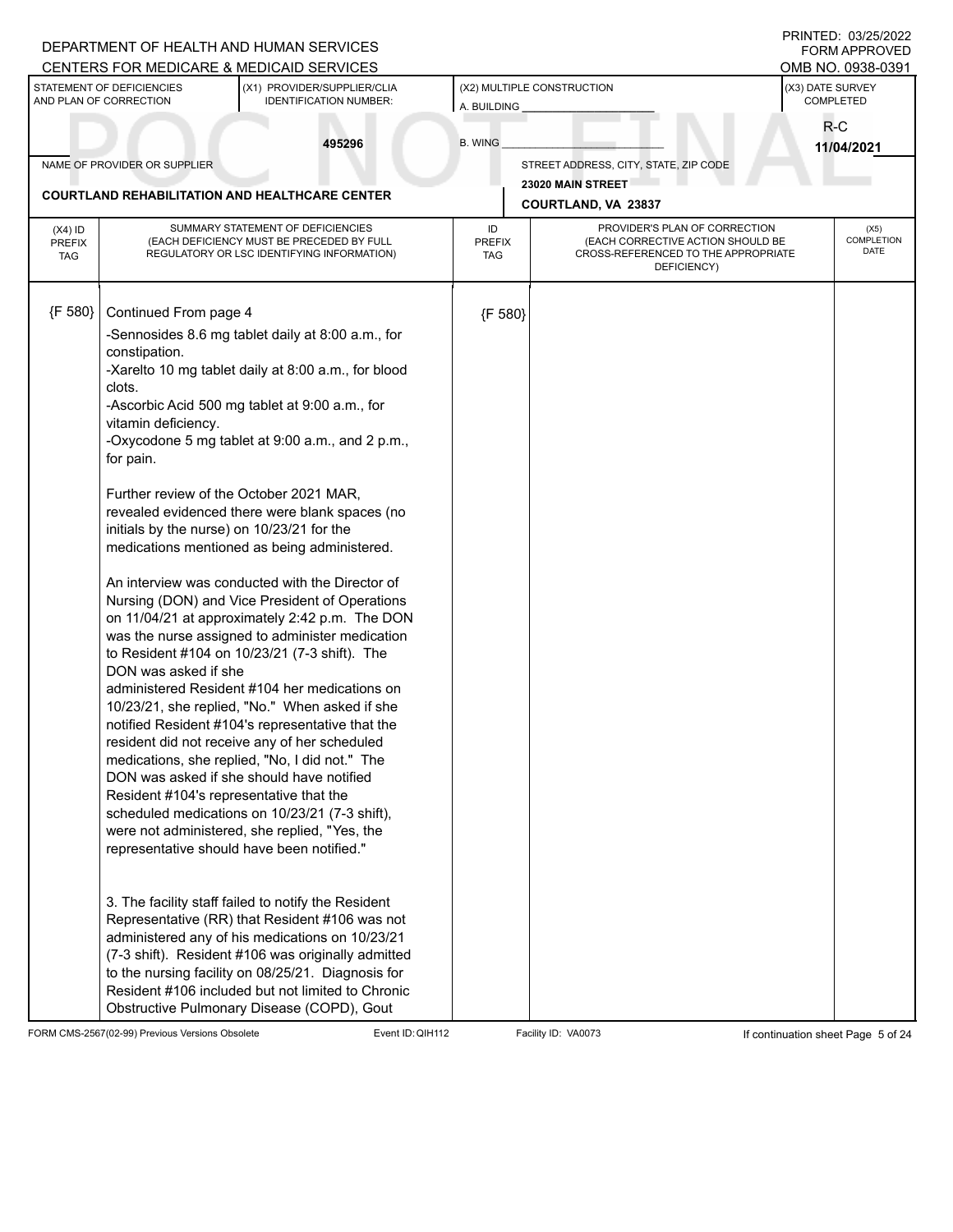|                                          |                                                                                                                                                                                                                                                                                                                                                                                                                                                                                               | DEPARTMENT OF HEALTH AND HUMAN SERVICES<br>CENTERS FOR MEDICARE & MEDICAID SERVICES                                                                                                                                                                                                                                                                                                                                                                                                                                                                                                                                                                                                                                                                                                                                                                                                                                                                |                             |                                                                                         |                               | PRINTED: 03/25/2022<br><b>FORM APPROVED</b><br>OMB NO. 0938-0391 |
|------------------------------------------|-----------------------------------------------------------------------------------------------------------------------------------------------------------------------------------------------------------------------------------------------------------------------------------------------------------------------------------------------------------------------------------------------------------------------------------------------------------------------------------------------|----------------------------------------------------------------------------------------------------------------------------------------------------------------------------------------------------------------------------------------------------------------------------------------------------------------------------------------------------------------------------------------------------------------------------------------------------------------------------------------------------------------------------------------------------------------------------------------------------------------------------------------------------------------------------------------------------------------------------------------------------------------------------------------------------------------------------------------------------------------------------------------------------------------------------------------------------|-----------------------------|-----------------------------------------------------------------------------------------|-------------------------------|------------------------------------------------------------------|
|                                          | STATEMENT OF DEFICIENCIES<br>AND PLAN OF CORRECTION                                                                                                                                                                                                                                                                                                                                                                                                                                           | (X1) PROVIDER/SUPPLIER/CLIA<br><b>IDENTIFICATION NUMBER:</b>                                                                                                                                                                                                                                                                                                                                                                                                                                                                                                                                                                                                                                                                                                                                                                                                                                                                                       | A. BUILDING                 | (X2) MULTIPLE CONSTRUCTION                                                              | (X3) DATE SURVEY<br>COMPLETED |                                                                  |
|                                          |                                                                                                                                                                                                                                                                                                                                                                                                                                                                                               | 495296                                                                                                                                                                                                                                                                                                                                                                                                                                                                                                                                                                                                                                                                                                                                                                                                                                                                                                                                             | <b>B. WING</b>              |                                                                                         | R-C                           | 11/04/2021                                                       |
|                                          | NAME OF PROVIDER OR SUPPLIER                                                                                                                                                                                                                                                                                                                                                                                                                                                                  |                                                                                                                                                                                                                                                                                                                                                                                                                                                                                                                                                                                                                                                                                                                                                                                                                                                                                                                                                    |                             | STREET ADDRESS, CITY, STATE, ZIP CODE                                                   |                               |                                                                  |
|                                          |                                                                                                                                                                                                                                                                                                                                                                                                                                                                                               | <b>COURTLAND REHABILITATION AND HEALTHCARE CENTER</b>                                                                                                                                                                                                                                                                                                                                                                                                                                                                                                                                                                                                                                                                                                                                                                                                                                                                                              |                             | 23020 MAIN STREET<br><b>COURTLAND, VA 23837</b>                                         |                               |                                                                  |
|                                          |                                                                                                                                                                                                                                                                                                                                                                                                                                                                                               | SUMMARY STATEMENT OF DEFICIENCIES                                                                                                                                                                                                                                                                                                                                                                                                                                                                                                                                                                                                                                                                                                                                                                                                                                                                                                                  | ID                          | PROVIDER'S PLAN OF CORRECTION                                                           |                               | (X5)                                                             |
| $(X4)$ ID<br><b>PREFIX</b><br><b>TAG</b> |                                                                                                                                                                                                                                                                                                                                                                                                                                                                                               | (EACH DEFICIENCY MUST BE PRECEDED BY FULL<br>REGULATORY OR LSC IDENTIFYING INFORMATION)                                                                                                                                                                                                                                                                                                                                                                                                                                                                                                                                                                                                                                                                                                                                                                                                                                                            | <b>PREFIX</b><br><b>TAG</b> | (EACH CORRECTIVE ACTION SHOULD BE<br>CROSS-REFERENCED TO THE APPROPRIATE<br>DEFICIENCY) |                               | <b>COMPLETION</b><br>DATE                                        |
| {F 580}                                  | Continued From page 5                                                                                                                                                                                                                                                                                                                                                                                                                                                                         |                                                                                                                                                                                                                                                                                                                                                                                                                                                                                                                                                                                                                                                                                                                                                                                                                                                                                                                                                    | {F 580}                     |                                                                                         |                               |                                                                  |
|                                          | and Urinary Retention.                                                                                                                                                                                                                                                                                                                                                                                                                                                                        |                                                                                                                                                                                                                                                                                                                                                                                                                                                                                                                                                                                                                                                                                                                                                                                                                                                                                                                                                    |                             |                                                                                         |                               |                                                                  |
|                                          | assessment protocol) a Medicare 5-day<br>possible score of 15 indicating moderate<br>cognitive skills for daily decision-making.<br>revealed the following orders:<br>a.m., for gout.<br>Disease (COPD).<br>a.m., for supplement.<br>Benign Prostatic Hyperplasia (BPH).<br>a.m., for gout.<br>supplement.<br>a.m., for constipation.<br>9:00 a.m., for supplement.<br>9:00 a.m., for COPD.<br>9:00 a.m., for urinary incontinence.<br>supplement.<br>Further review of the October 2021 MAR, | Resident #106's Minimum Data Set (MDS - an<br>assessment with an Assessment Reference Date<br>of 10/13/21 coded Resident #106's Brief Interview<br>for Mental Status (BIMS) scored a 12 out of a<br>During the review of Resident #106's Medication<br>Administration Record (MAR) for October 2021<br>-Allopurinol 100 mg tablet - give 1 daily at 9:00<br>-Breo Ellipta 100-25 mcg (inhaler) - give 1 puff at<br>9:00 a.m., for Chronic Obstructive Pulmonary<br>-Vitamin D 1000 units - give 2 tablets daily at 8:00<br>-Dutasteride 0.5 mg tablet daily 9:00 a.m., for<br>-Gabapentin 100 mg - give 3 tablets daily at 9:00<br>-Octivite Adult 50+ - give 1 capsule daily for<br>-Miralax 17 gram - give 17 gram daily at 9:00<br>-Sodium Chloride 1 gram- give 1 tablet daily at<br>-Spirvia HandiHaler 18 mcg - give 2 puffs daily at<br>-Trospium Chloride 20 mg tablet - give daily at<br>-Ferrous Sulfate 325 mg tablet at 9:00 a.m., for |                             |                                                                                         |                               |                                                                  |
|                                          |                                                                                                                                                                                                                                                                                                                                                                                                                                                                                               | revealed evidenced there were blank spaces (no                                                                                                                                                                                                                                                                                                                                                                                                                                                                                                                                                                                                                                                                                                                                                                                                                                                                                                     |                             |                                                                                         |                               |                                                                  |

FORM CMS-2567(02-99) Previous Versions Obsolete Event ID: QIH112 Facility ID: VA0073 If continuation sheet Page 6 of 24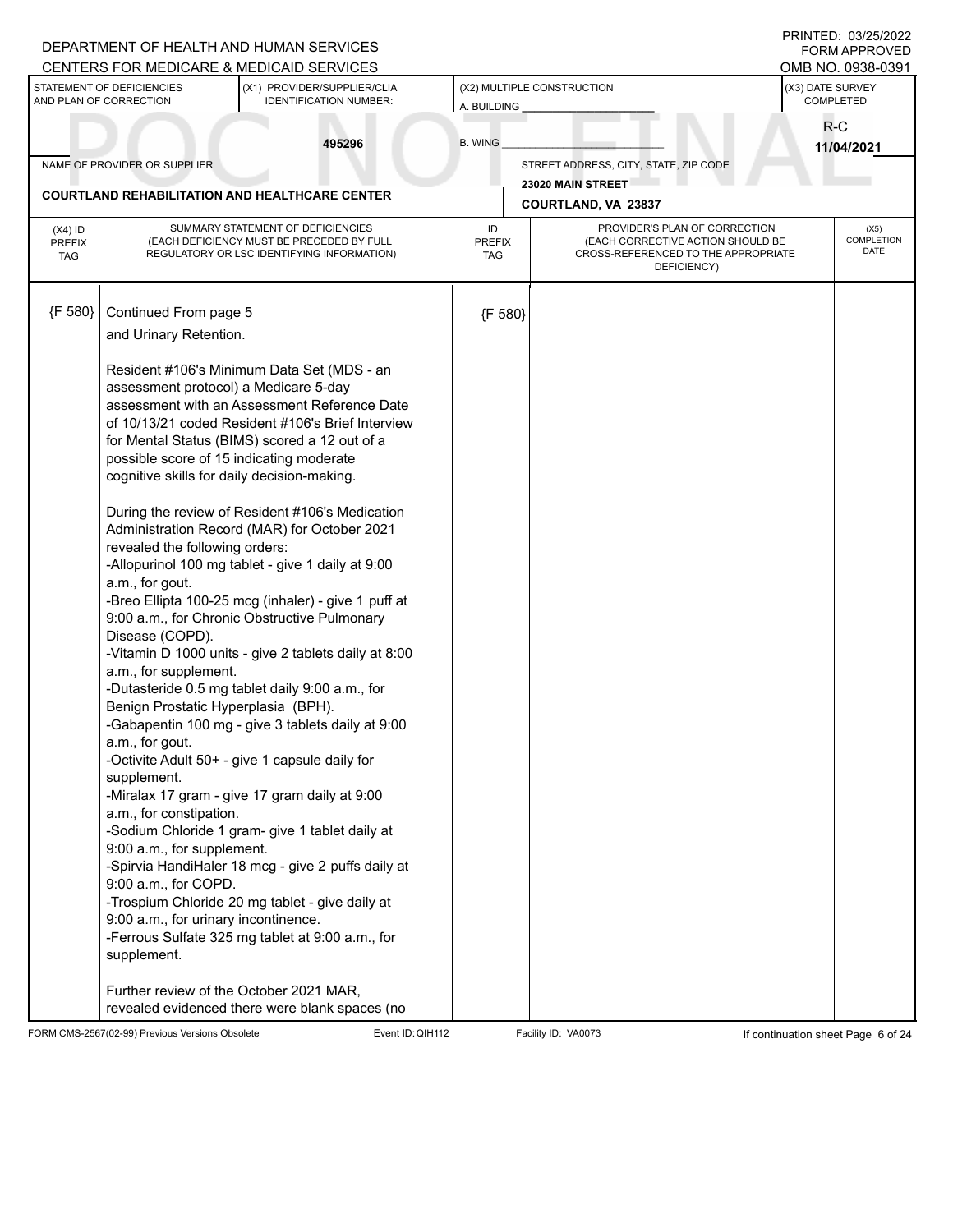|                                          |                                                                                                                                    | DEPARTMENT OF HEALTH AND HUMAN SERVICES<br>CENTERS FOR MEDICARE & MEDICAID SERVICES                                                                                                                                                                                                                                                                                                                                                                                                                                                                                                                                                                                                                                                                                                                                                                                                                                                                                                                                                                                                                                                                                                                                   |                                           |                                                                                                                          |                               | PRINTED: 03/25/2022<br><b>FORM APPROVED</b><br>OMB NO. 0938-0391 |
|------------------------------------------|------------------------------------------------------------------------------------------------------------------------------------|-----------------------------------------------------------------------------------------------------------------------------------------------------------------------------------------------------------------------------------------------------------------------------------------------------------------------------------------------------------------------------------------------------------------------------------------------------------------------------------------------------------------------------------------------------------------------------------------------------------------------------------------------------------------------------------------------------------------------------------------------------------------------------------------------------------------------------------------------------------------------------------------------------------------------------------------------------------------------------------------------------------------------------------------------------------------------------------------------------------------------------------------------------------------------------------------------------------------------|-------------------------------------------|--------------------------------------------------------------------------------------------------------------------------|-------------------------------|------------------------------------------------------------------|
|                                          | STATEMENT OF DEFICIENCIES<br>AND PLAN OF CORRECTION                                                                                | (X1) PROVIDER/SUPPLIER/CLIA<br><b>IDENTIFICATION NUMBER:</b>                                                                                                                                                                                                                                                                                                                                                                                                                                                                                                                                                                                                                                                                                                                                                                                                                                                                                                                                                                                                                                                                                                                                                          | (X2) MULTIPLE CONSTRUCTION<br>A. BUILDING |                                                                                                                          | (X3) DATE SURVEY<br>COMPLETED |                                                                  |
|                                          |                                                                                                                                    | 495296                                                                                                                                                                                                                                                                                                                                                                                                                                                                                                                                                                                                                                                                                                                                                                                                                                                                                                                                                                                                                                                                                                                                                                                                                | <b>B. WING</b>                            |                                                                                                                          |                               | R-C<br>11/04/2021                                                |
|                                          | NAME OF PROVIDER OR SUPPLIER                                                                                                       |                                                                                                                                                                                                                                                                                                                                                                                                                                                                                                                                                                                                                                                                                                                                                                                                                                                                                                                                                                                                                                                                                                                                                                                                                       |                                           | STREET ADDRESS, CITY, STATE, ZIP CODE                                                                                    |                               |                                                                  |
|                                          |                                                                                                                                    | <b>COURTLAND REHABILITATION AND HEALTHCARE CENTER</b>                                                                                                                                                                                                                                                                                                                                                                                                                                                                                                                                                                                                                                                                                                                                                                                                                                                                                                                                                                                                                                                                                                                                                                 |                                           | 23020 MAIN STREET<br>COURTLAND, VA 23837                                                                                 |                               |                                                                  |
| $(X4)$ ID<br><b>PREFIX</b><br><b>TAG</b> |                                                                                                                                    | SUMMARY STATEMENT OF DEFICIENCIES<br>(EACH DEFICIENCY MUST BE PRECEDED BY FULL<br>REGULATORY OR LSC IDENTIFYING INFORMATION)                                                                                                                                                                                                                                                                                                                                                                                                                                                                                                                                                                                                                                                                                                                                                                                                                                                                                                                                                                                                                                                                                          | ID<br><b>PREFIX</b><br><b>TAG</b>         | PROVIDER'S PLAN OF CORRECTION<br>(EACH CORRECTIVE ACTION SHOULD BE<br>CROSS-REFERENCED TO THE APPROPRIATE<br>DEFICIENCY) |                               | (X5)<br><b>COMPLETION</b><br>DATE                                |
| ${F 580}$                                | Continued From page 6                                                                                                              |                                                                                                                                                                                                                                                                                                                                                                                                                                                                                                                                                                                                                                                                                                                                                                                                                                                                                                                                                                                                                                                                                                                                                                                                                       | {F 580}                                   |                                                                                                                          |                               |                                                                  |
|                                          | initials by the nurse) on 10/23/21 for the                                                                                         | medications mentioned as being administered.                                                                                                                                                                                                                                                                                                                                                                                                                                                                                                                                                                                                                                                                                                                                                                                                                                                                                                                                                                                                                                                                                                                                                                          |                                           |                                                                                                                          |                               |                                                                  |
| F 658<br>SS=E                            | DON was asked if she<br>Resident #106's representative that the<br>was provided prior to exit.<br>CFR(s): 483.21(b)(3)(i)<br>must- | An interview was conducted with the Director of<br>Nursing (DON) and Vice President of Operations<br>on 11/04/21 at approximately 2:42 p.m. The DON<br>was the nurse assigned to administer medication<br>to Resident #102 on 10/23/21 (7-3 shift). The<br>administered Resident #106 his medications on<br>10/23/21, she replied, "No." When asked if she<br>notified Resident #106's representative that the<br>resident did not receive any of his scheduled<br>medications, she replied, "No, I did not." The<br>DON was asked if she should have notified<br>scheduled medications on 10/23/21 (7-3 shift),<br>were not administered, she replied, "Yes, the<br>representative should have been notified."<br>A pre-exit conference was conducted with the<br>Administrator, Director of Nursing (DON) and<br>Vice President of Clinical Operations on 11/04/21<br>at approximately 3:00 p.m., no further information<br>Services Provided Meet Professional Standards<br>§483.21(b)(3) Comprehensive Care Plans<br>The services provided or arranged by the facility,<br>as outlined by the comprehensive care plan,<br>(i) Meet professional standards of quality.<br>This REQUIREMENT is not met as evidenced | F 658                                     |                                                                                                                          |                               |                                                                  |
|                                          | by:                                                                                                                                | Based on observation, staff interviews, facility<br>document review, and clinical record review, the<br>facility staff failed to follow professional standards                                                                                                                                                                                                                                                                                                                                                                                                                                                                                                                                                                                                                                                                                                                                                                                                                                                                                                                                                                                                                                                        |                                           |                                                                                                                          |                               |                                                                  |

FORM CMS-2567(02-99) Previous Versions Obsolete Event ID: QIH112 Facility ID: VA0073 If continuation sheet Page 7 of 24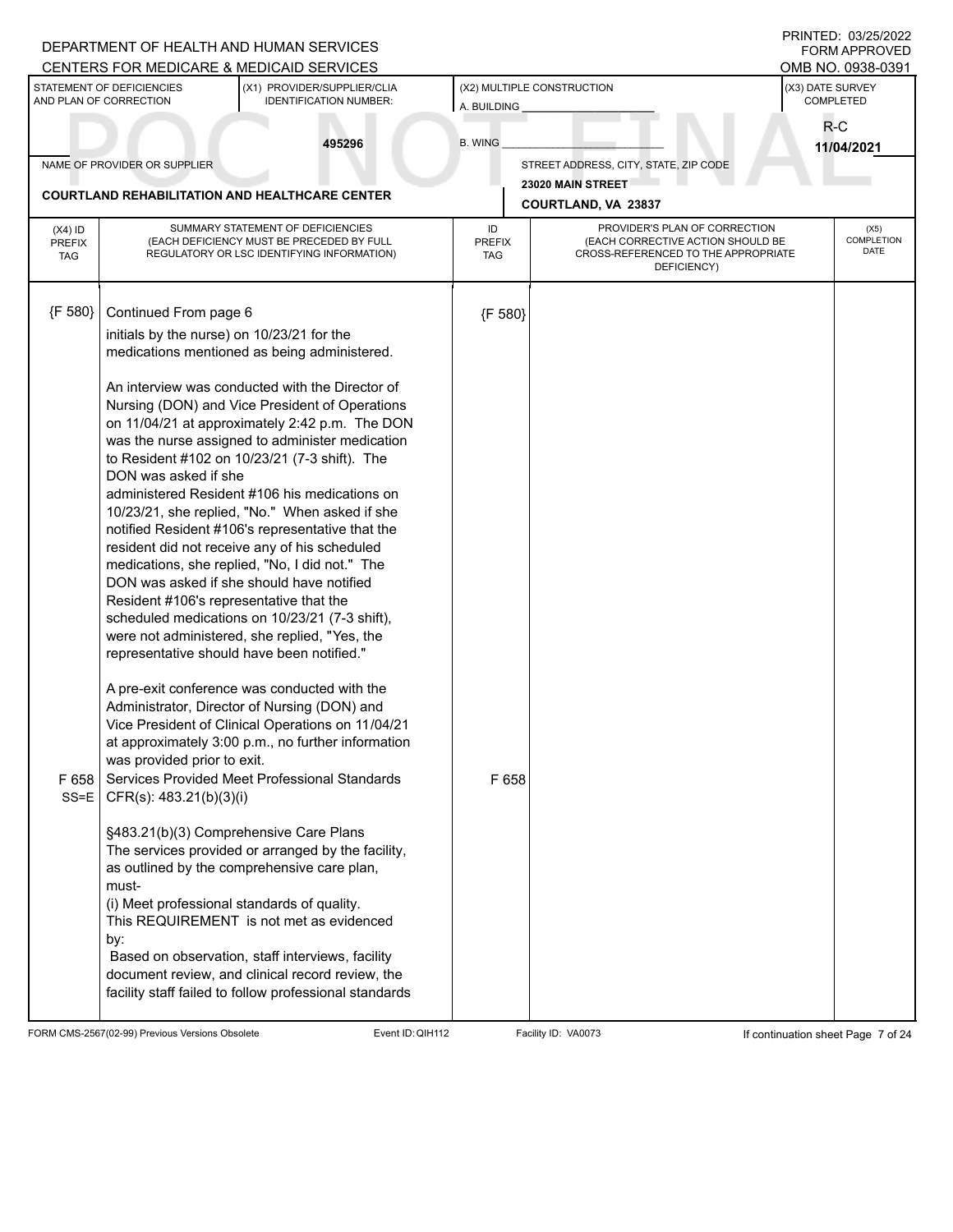|                                          |                                                                                                                                                                                                                              | DEPARTMENT OF HEALTH AND HUMAN SERVICES<br>CENTERS FOR MEDICARE & MEDICAID SERVICES                                                                                                                                                                                                                                                                                                                                                                              |                                   |                                                                                                                          | PRINTED: 03/25/2022<br><b>FORM APPROVED</b><br>OMB NO. 0938-0391 |  |
|------------------------------------------|------------------------------------------------------------------------------------------------------------------------------------------------------------------------------------------------------------------------------|------------------------------------------------------------------------------------------------------------------------------------------------------------------------------------------------------------------------------------------------------------------------------------------------------------------------------------------------------------------------------------------------------------------------------------------------------------------|-----------------------------------|--------------------------------------------------------------------------------------------------------------------------|------------------------------------------------------------------|--|
|                                          | STATEMENT OF DEFICIENCIES<br>AND PLAN OF CORRECTION                                                                                                                                                                          | (X1) PROVIDER/SUPPLIER/CLIA<br><b>IDENTIFICATION NUMBER:</b>                                                                                                                                                                                                                                                                                                                                                                                                     | A. BUILDING                       | (X2) MULTIPLE CONSTRUCTION                                                                                               | (X3) DATE SURVEY<br>COMPLETED                                    |  |
|                                          |                                                                                                                                                                                                                              | 495296                                                                                                                                                                                                                                                                                                                                                                                                                                                           | <b>B. WING</b>                    |                                                                                                                          | $R-C$<br>11/04/2021                                              |  |
|                                          | NAME OF PROVIDER OR SUPPLIER                                                                                                                                                                                                 |                                                                                                                                                                                                                                                                                                                                                                                                                                                                  |                                   | STREET ADDRESS, CITY, STATE, ZIP CODE                                                                                    |                                                                  |  |
|                                          |                                                                                                                                                                                                                              | <b>COURTLAND REHABILITATION AND HEALTHCARE CENTER</b>                                                                                                                                                                                                                                                                                                                                                                                                            |                                   | 23020 MAIN STREET                                                                                                        |                                                                  |  |
|                                          |                                                                                                                                                                                                                              |                                                                                                                                                                                                                                                                                                                                                                                                                                                                  |                                   | COURTLAND, VA 23837                                                                                                      |                                                                  |  |
| $(X4)$ ID<br><b>PREFIX</b><br><b>TAG</b> |                                                                                                                                                                                                                              | SUMMARY STATEMENT OF DEFICIENCIES<br>(EACH DEFICIENCY MUST BE PRECEDED BY FULL<br>REGULATORY OR LSC IDENTIFYING INFORMATION)                                                                                                                                                                                                                                                                                                                                     | ID<br><b>PREFIX</b><br><b>TAG</b> | PROVIDER'S PLAN OF CORRECTION<br>(EACH CORRECTIVE ACTION SHOULD BE<br>CROSS-REFERENCED TO THE APPROPRIATE<br>DEFICIENCY) | (X5)<br><b>COMPLETION</b><br>DATE                                |  |
| F 658                                    | Continued From page 7                                                                                                                                                                                                        |                                                                                                                                                                                                                                                                                                                                                                                                                                                                  | F 658                             |                                                                                                                          |                                                                  |  |
|                                          | #106) in the survey sample.                                                                                                                                                                                                  | of nursing practices for 3 out of 6 residents<br>(Resident #102, Resident #104 and Resident                                                                                                                                                                                                                                                                                                                                                                      |                                   |                                                                                                                          |                                                                  |  |
|                                          | The findings included:                                                                                                                                                                                                       |                                                                                                                                                                                                                                                                                                                                                                                                                                                                  |                                   |                                                                                                                          |                                                                  |  |
|                                          | Resident #102 included but not limited to<br>disorder.                                                                                                                                                                       | 1. The facility staff failed to follow physician<br>orders for the administering of medication for<br>Resident #102. Resident #102 was admitted to<br>the nursing facility on 09/08/21. Diagnosis for<br>Hypertension (high blood pressure) and seizure                                                                                                                                                                                                          |                                   |                                                                                                                          |                                                                  |  |
|                                          | assessment protocol) a Medicare 5-day<br>cognitive skills for daily decision-making.                                                                                                                                         | Resident #102's Minimum Data Set (MDS - an<br>assessment with an Assessment Reference Date<br>(ARD) of 09/15/21 coded Resident #102's Brief<br>Interview for Mental Status (BIMS) scored a 12<br>out of a possible score of 15 indicating moderate                                                                                                                                                                                                               |                                   |                                                                                                                          |                                                                  |  |
|                                          | revealed the following orders:<br>daily at 9:00 a.m., for hypertension.<br>1 tablet by mouth daily at 9:00 a.m., for<br>hypertension.<br>9:00 a.m., for prevention of blood clot.<br>a.m., for seizure disorder.<br>disease. | During the review of Resident #102's Medication<br>Administration Record (MAR) for October 2021<br>-Amlodpine 5 mg tablet - give 1 tablet by mouth<br>-Losartan Potassium-HCTZ 100 mg tablet - give<br>-Eliquis 5 mg tablet - give 1 tablet by mouth at<br>-Keppra 750 mg tablet by mouth daily at 8:00<br>-Ipatropium-Albuterol solution 0.5-2.5 (3) mg 3 ml<br>- give 3 ml via nebulizer at 9:00 a.m., and 2:00<br>p.m., to manage exacerbation of respiratory |                                   |                                                                                                                          |                                                                  |  |

FORM CMS-2567(02-99) Previous Versions Obsolete Event ID: QIH112 Facility ID: VA0073 If continuation sheet Page 8 of 24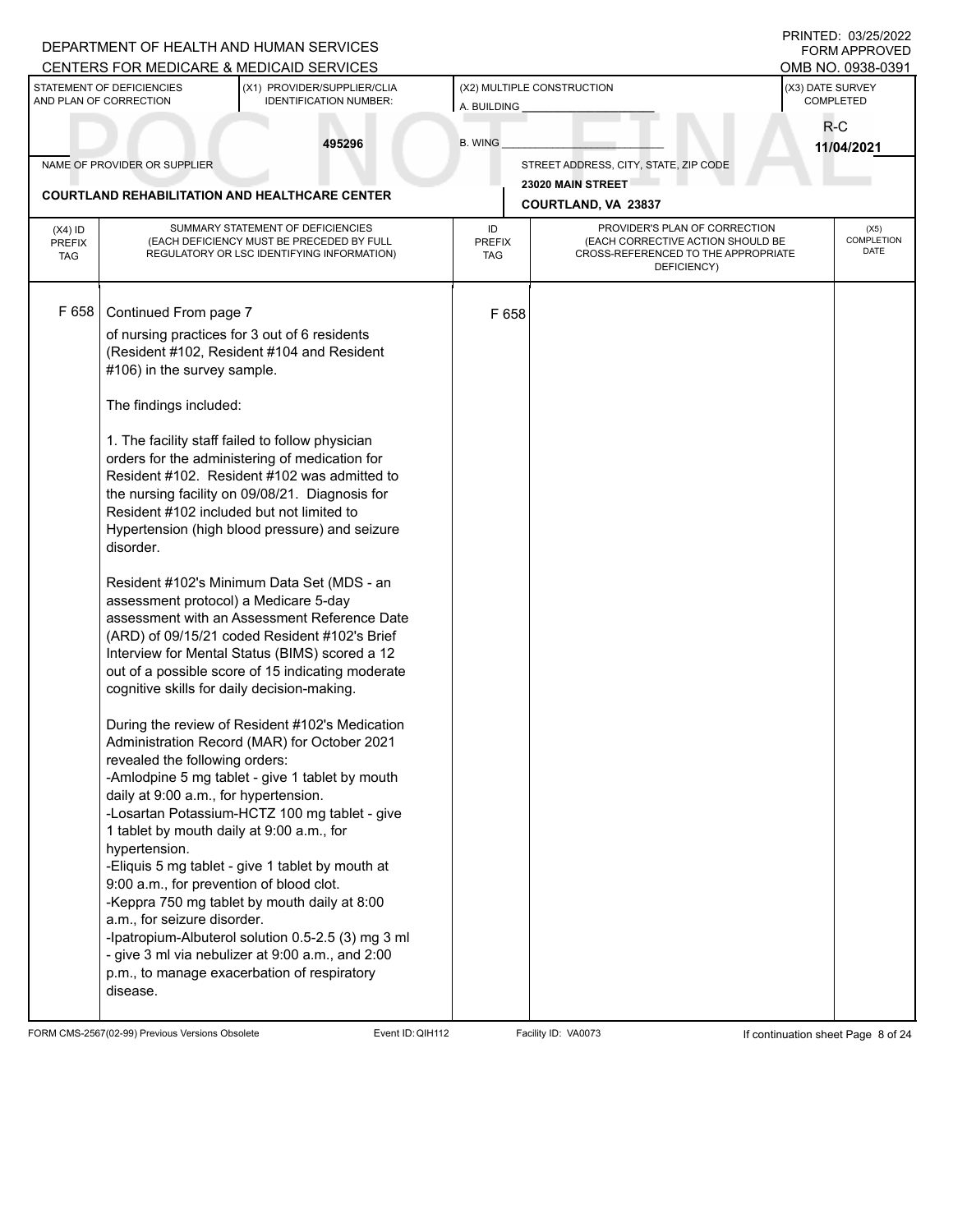|                                          |                                                                                                                                                                                                                                      | DEPARTMENT OF HEALTH AND HUMAN SERVICES<br>CENTERS FOR MEDICARE & MEDICAID SERVICES                                                                                                                                                                                                                                                                                                                                                                                                                                                                                                                                                                                                                                                                                                                                                                                                                                                                                                                                                                                                                                                                                                                                                                                                                                                                                                                                                            |                                           |                                                                                                                          |                               | PRINTED: 03/25/2022<br><b>FORM APPROVED</b><br>OMB NO. 0938-0391 |
|------------------------------------------|--------------------------------------------------------------------------------------------------------------------------------------------------------------------------------------------------------------------------------------|------------------------------------------------------------------------------------------------------------------------------------------------------------------------------------------------------------------------------------------------------------------------------------------------------------------------------------------------------------------------------------------------------------------------------------------------------------------------------------------------------------------------------------------------------------------------------------------------------------------------------------------------------------------------------------------------------------------------------------------------------------------------------------------------------------------------------------------------------------------------------------------------------------------------------------------------------------------------------------------------------------------------------------------------------------------------------------------------------------------------------------------------------------------------------------------------------------------------------------------------------------------------------------------------------------------------------------------------------------------------------------------------------------------------------------------------|-------------------------------------------|--------------------------------------------------------------------------------------------------------------------------|-------------------------------|------------------------------------------------------------------|
|                                          | STATEMENT OF DEFICIENCIES<br>AND PLAN OF CORRECTION                                                                                                                                                                                  | (X1) PROVIDER/SUPPLIER/CLIA<br><b>IDENTIFICATION NUMBER:</b>                                                                                                                                                                                                                                                                                                                                                                                                                                                                                                                                                                                                                                                                                                                                                                                                                                                                                                                                                                                                                                                                                                                                                                                                                                                                                                                                                                                   | (X2) MULTIPLE CONSTRUCTION<br>A. BUILDING |                                                                                                                          | (X3) DATE SURVEY<br>COMPLETED |                                                                  |
|                                          |                                                                                                                                                                                                                                      | 495296                                                                                                                                                                                                                                                                                                                                                                                                                                                                                                                                                                                                                                                                                                                                                                                                                                                                                                                                                                                                                                                                                                                                                                                                                                                                                                                                                                                                                                         | <b>B. WING</b>                            |                                                                                                                          | $R-C$                         | 11/04/2021                                                       |
|                                          | NAME OF PROVIDER OR SUPPLIER                                                                                                                                                                                                         |                                                                                                                                                                                                                                                                                                                                                                                                                                                                                                                                                                                                                                                                                                                                                                                                                                                                                                                                                                                                                                                                                                                                                                                                                                                                                                                                                                                                                                                |                                           | STREET ADDRESS, CITY, STATE, ZIP CODE                                                                                    |                               |                                                                  |
|                                          |                                                                                                                                                                                                                                      | <b>COURTLAND REHABILITATION AND HEALTHCARE CENTER</b>                                                                                                                                                                                                                                                                                                                                                                                                                                                                                                                                                                                                                                                                                                                                                                                                                                                                                                                                                                                                                                                                                                                                                                                                                                                                                                                                                                                          |                                           | 23020 MAIN STREET                                                                                                        |                               |                                                                  |
|                                          |                                                                                                                                                                                                                                      |                                                                                                                                                                                                                                                                                                                                                                                                                                                                                                                                                                                                                                                                                                                                                                                                                                                                                                                                                                                                                                                                                                                                                                                                                                                                                                                                                                                                                                                |                                           | <b>COURTLAND, VA 23837</b>                                                                                               |                               |                                                                  |
| $(X4)$ ID<br><b>PREFIX</b><br><b>TAG</b> |                                                                                                                                                                                                                                      | SUMMARY STATEMENT OF DEFICIENCIES<br>(EACH DEFICIENCY MUST BE PRECEDED BY FULL<br>REGULATORY OR LSC IDENTIFYING INFORMATION)                                                                                                                                                                                                                                                                                                                                                                                                                                                                                                                                                                                                                                                                                                                                                                                                                                                                                                                                                                                                                                                                                                                                                                                                                                                                                                                   | ID<br><b>PREFIX</b><br><b>TAG</b>         | PROVIDER'S PLAN OF CORRECTION<br>(EACH CORRECTIVE ACTION SHOULD BE<br>CROSS-REFERENCED TO THE APPROPRIATE<br>DEFICIENCY) |                               | (X5)<br>COMPLETION<br>DATE                                       |
| F 658                                    | Continued From page 8<br>initials by the nurse) on 10/23/21 for the<br>DON was asked if she<br>administered Resident #102 her morning<br>out and we were not able to find nursing<br>day 10/22/21, the (11-7) night was a<br>relief. | Further review of the October 2021 MAR,<br>revealed evidenced there were blank spaces (no<br>medications mentioned as being administered.<br>Further review of Resident #102's clinical record<br>revealed no negative outcomes related to the<br>above medications not being administered.<br>An interview was conducted with the Director of<br>Nursing (DON) and Vice President of Operations<br>on 11/04/21 at approximately 2:42 p.m. The DON<br>was the nurse assigned to administer medication<br>to Resident #102 on 10/23/21 (7-3 shift). The<br>medications on 10/23/21, she replied, "No."<br>The DON said, she arrived at the facility on<br>10/22/21 at approximately 7:30 a.m., to perform<br>her DON duties. She said the 3-11 nurse called<br>coverage, so I stayed over to cover the (3-11)<br>shift. The DON said at 11:00 p.m., on the same<br>no-call-no-show, so I stayed over and cover that<br>shift also. The DON said on 10/23/21, the 7-3<br>shift nurse never showed up for work so I had to<br>stay over again. The DON stated, "At that point, I<br>had already been at work for (24 hours)." She<br>stated, "I did not pass medications to Resident<br>#102 on 10/23/21 (7-3 shift) because it was not<br>safe for me to pass medications after being in the<br>facility for more than 24 hours straight with no<br>A pre-exit conference was conducted with the<br>Administrator, Director of Nursing (DON) and | F 658                                     |                                                                                                                          |                               |                                                                  |
|                                          |                                                                                                                                                                                                                                      | Vice President of Clinical Operations on 11/04/21<br>at approximately 3:00 p.m. When asked, "What                                                                                                                                                                                                                                                                                                                                                                                                                                                                                                                                                                                                                                                                                                                                                                                                                                                                                                                                                                                                                                                                                                                                                                                                                                                                                                                                              |                                           |                                                                                                                          |                               |                                                                  |

FORM CMS-2567(02-99) Previous Versions Obsolete Event ID: QIH112 Facility ID: VA0073 If continuation sheet Page 9 of 24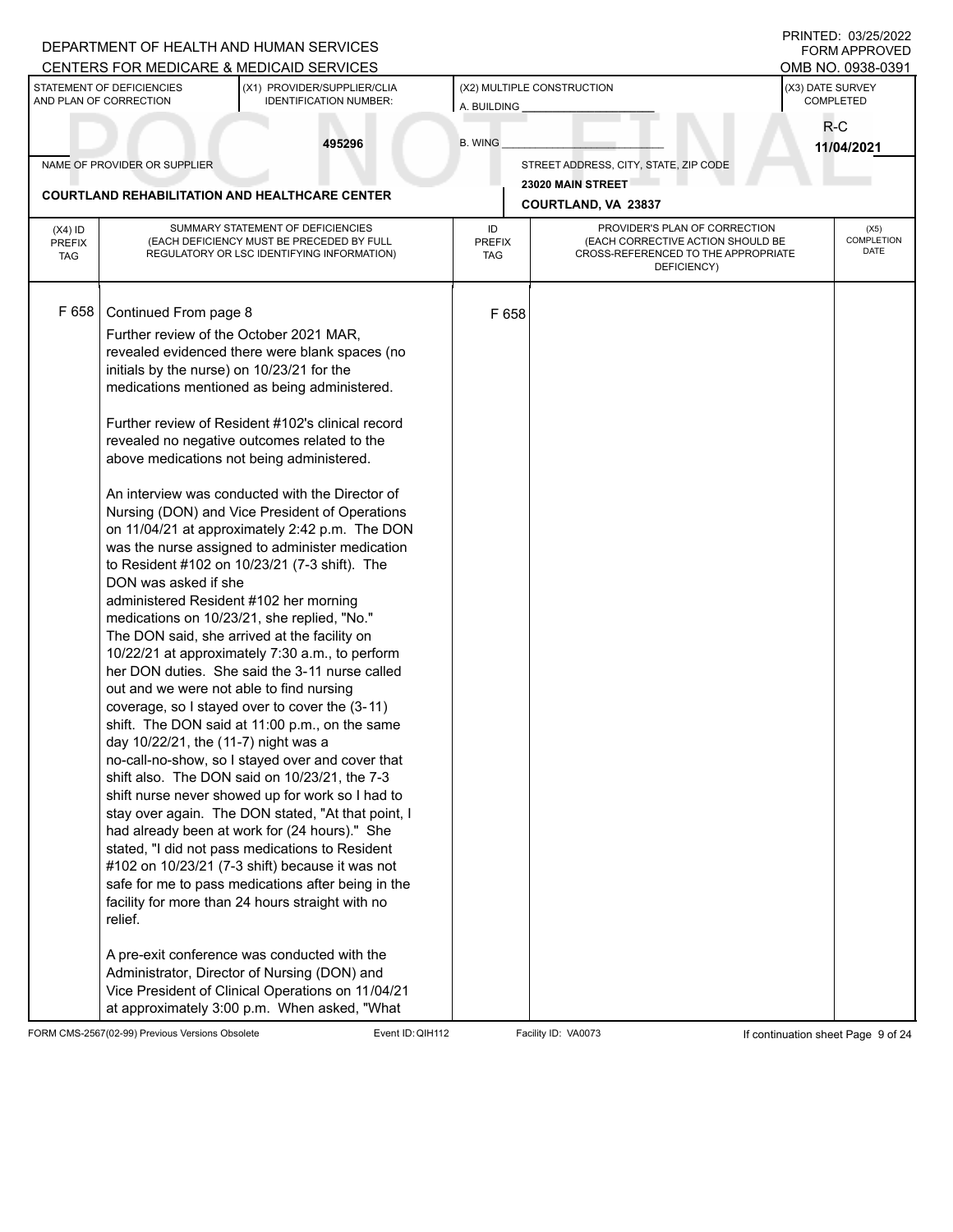|                                          |                                                                                                                                                                   | DEPARTMENT OF HEALTH AND HUMAN SERVICES<br>CENTERS FOR MEDICARE & MEDICAID SERVICES                                                                                                                                                                                                                                                                                                                                     |                                           |                                                                                                                          | PRINTED: 03/25/2022<br><b>FORM APPROVED</b><br>OMB NO. 0938-0391 |  |
|------------------------------------------|-------------------------------------------------------------------------------------------------------------------------------------------------------------------|-------------------------------------------------------------------------------------------------------------------------------------------------------------------------------------------------------------------------------------------------------------------------------------------------------------------------------------------------------------------------------------------------------------------------|-------------------------------------------|--------------------------------------------------------------------------------------------------------------------------|------------------------------------------------------------------|--|
|                                          | STATEMENT OF DEFICIENCIES<br>AND PLAN OF CORRECTION                                                                                                               | (X1) PROVIDER/SUPPLIER/CLIA<br><b>IDENTIFICATION NUMBER:</b>                                                                                                                                                                                                                                                                                                                                                            | (X2) MULTIPLE CONSTRUCTION<br>A. BUILDING |                                                                                                                          | (X3) DATE SURVEY<br>COMPLETED                                    |  |
|                                          |                                                                                                                                                                   | 495296                                                                                                                                                                                                                                                                                                                                                                                                                  | <b>B. WING</b>                            |                                                                                                                          | $R-C$                                                            |  |
|                                          | NAME OF PROVIDER OR SUPPLIER                                                                                                                                      |                                                                                                                                                                                                                                                                                                                                                                                                                         |                                           | STREET ADDRESS, CITY, STATE, ZIP CODE                                                                                    | 11/04/2021                                                       |  |
|                                          |                                                                                                                                                                   |                                                                                                                                                                                                                                                                                                                                                                                                                         |                                           | 23020 MAIN STREET                                                                                                        |                                                                  |  |
|                                          |                                                                                                                                                                   | <b>COURTLAND REHABILITATION AND HEALTHCARE CENTER</b>                                                                                                                                                                                                                                                                                                                                                                   |                                           | COURTLAND, VA 23837                                                                                                      |                                                                  |  |
| $(X4)$ ID<br><b>PREFIX</b><br><b>TAG</b> |                                                                                                                                                                   | SUMMARY STATEMENT OF DEFICIENCIES<br>(EACH DEFICIENCY MUST BE PRECEDED BY FULL<br>REGULATORY OR LSC IDENTIFYING INFORMATION)                                                                                                                                                                                                                                                                                            | ID<br><b>PREFIX</b><br><b>TAG</b>         | PROVIDER'S PLAN OF CORRECTION<br>(EACH CORRECTIVE ACTION SHOULD BE<br>CROSS-REFERENCED TO THE APPROPRIATE<br>DEFICIENCY) | (X5)<br><b>COMPLETION</b><br><b>DATE</b>                         |  |
| F 658                                    | Continued From page 9                                                                                                                                             |                                                                                                                                                                                                                                                                                                                                                                                                                         | F 658                                     |                                                                                                                          |                                                                  |  |
|                                          | Nurse Practitioner."                                                                                                                                              | is the expectation for administering medications<br>as ordered by the physician, the DON replied, "To<br>administer medication as ordered the physician or                                                                                                                                                                                                                                                              |                                           |                                                                                                                          |                                                                  |  |
|                                          | disorder, Pain and Constipation.                                                                                                                                  | 2. The facility staff failed to follow physician<br>orders for the administering of medication for<br>Resident #104. Resident #104 was admitted to<br>the nursing facility on 10/07/21. Diagnosis for<br>Resident #104 included but not limited to Anxiety                                                                                                                                                              |                                           |                                                                                                                          |                                                                  |  |
|                                          | assessment protocol) a Medicare 5-day<br>cognitive impairment.                                                                                                    | Resident #104's Minimum Data Set (MDS - an<br>assessment with an Assessment Reference Date<br>(ARD) of 10/14/21 coded Resident #104's Brief<br>Interview for Mental Status (BIMS) scored a 00<br>out of a possible score of 15 indicating severe                                                                                                                                                                        |                                           |                                                                                                                          |                                                                  |  |
|                                          | revealed the following orders:<br>anxiety disorder.<br>a.m., for vitamin deficiency.<br>for vitamin deficiency.<br>constipation.<br>clots.<br>vitamin deficiency. | During the review of Resident #104's Medication<br>Administration Record (MAR) for October 20201<br>-Ativan 0.5 mg tablet daily at 8:00 a.m., for<br>-Calcium Carbonate 500 mg tablet daily at 8:00<br>-Ferrous Sulfate 325 mg tablet daily at 8:00 a.m.,<br>-Sennosides 8.6 mg tablet daily at 8:00 a.m., for<br>-Xarelto 10 mg tablet daily at 8:00 a.m., for blood<br>-Ascorbic Acid 500 mg tablet at 9:00 a.m., for |                                           |                                                                                                                          |                                                                  |  |
|                                          | for pain.                                                                                                                                                         | -Oxycodone 5 mg tablet at 9:00 a.m., and 2 p.m.,                                                                                                                                                                                                                                                                                                                                                                        |                                           |                                                                                                                          |                                                                  |  |

FORM CMS-2567(02-99) Previous Versions Obsolete Event ID:QIH112 Facility ID: VA0073 If continuation sheet Page 10 of 24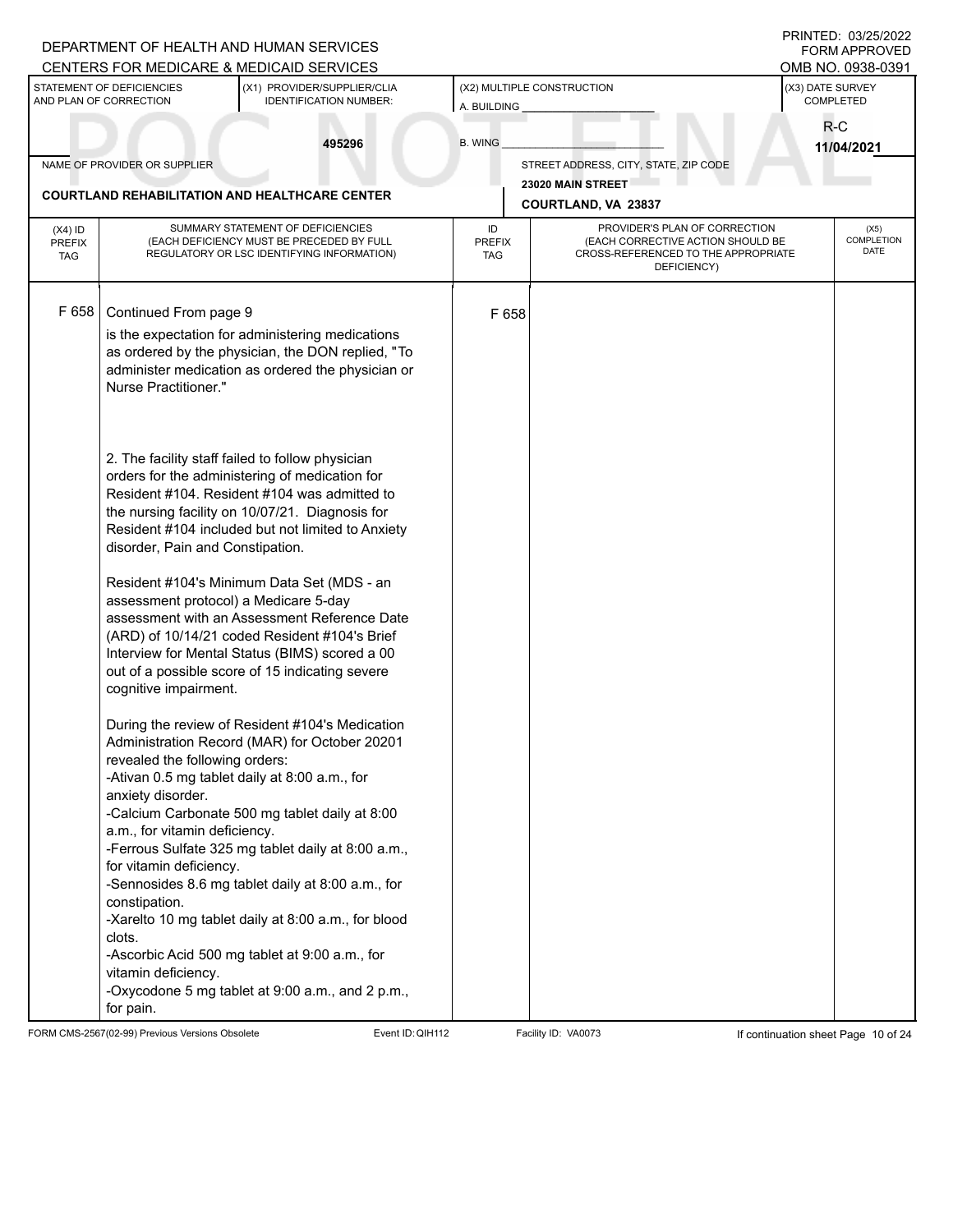|                             |                                                     | DEPARTMENT OF HEALTH AND HUMAN SERVICES<br>CENTERS FOR MEDICARE & MEDICAID SERVICES                |                             |                                                                                         | PRINTED: 03/25/2022<br><b>FORM APPROVED</b><br>OMB NO. 0938-0391 |  |
|-----------------------------|-----------------------------------------------------|----------------------------------------------------------------------------------------------------|-----------------------------|-----------------------------------------------------------------------------------------|------------------------------------------------------------------|--|
|                             | STATEMENT OF DEFICIENCIES<br>AND PLAN OF CORRECTION | (X1) PROVIDER/SUPPLIER/CLIA<br><b>IDENTIFICATION NUMBER:</b>                                       | A. BUILDING                 | (X2) MULTIPLE CONSTRUCTION                                                              | (X3) DATE SURVEY<br>COMPLETED                                    |  |
|                             |                                                     | 495296                                                                                             | <b>B. WING</b>              |                                                                                         | R-C<br>11/04/2021                                                |  |
|                             | NAME OF PROVIDER OR SUPPLIER                        |                                                                                                    |                             | STREET ADDRESS, CITY, STATE, ZIP CODE                                                   |                                                                  |  |
|                             |                                                     | <b>COURTLAND REHABILITATION AND HEALTHCARE CENTER</b>                                              |                             | 23020 MAIN STREET<br>COURTLAND, VA 23837                                                |                                                                  |  |
| $(X4)$ ID                   |                                                     | SUMMARY STATEMENT OF DEFICIENCIES                                                                  | ID                          | PROVIDER'S PLAN OF CORRECTION                                                           | (X5)                                                             |  |
| <b>PREFIX</b><br><b>TAG</b> |                                                     | (EACH DEFICIENCY MUST BE PRECEDED BY FULL<br>REGULATORY OR LSC IDENTIFYING INFORMATION)            | <b>PREFIX</b><br><b>TAG</b> | (EACH CORRECTIVE ACTION SHOULD BE<br>CROSS-REFERENCED TO THE APPROPRIATE<br>DEFICIENCY) | COMPLETION<br>DATE                                               |  |
| F 658                       | Continued From page 10                              |                                                                                                    | F 658                       |                                                                                         |                                                                  |  |
|                             |                                                     | Further review of the October 2021 MAR,                                                            |                             |                                                                                         |                                                                  |  |
|                             |                                                     | revealed evidenced there were blank spaces (no                                                     |                             |                                                                                         |                                                                  |  |
|                             | initials by the nurse) on 10/23/21 for the          | medications mentioned as being administered.                                                       |                             |                                                                                         |                                                                  |  |
|                             |                                                     | Further review of Resident #102's clinical record                                                  |                             |                                                                                         |                                                                  |  |
|                             |                                                     | revealed no negative outcomes related to the                                                       |                             |                                                                                         |                                                                  |  |
|                             |                                                     | above medications not being administered.                                                          |                             |                                                                                         |                                                                  |  |
|                             |                                                     | An interview was conducted with the Director of                                                    |                             |                                                                                         |                                                                  |  |
|                             |                                                     | Nursing (DON) and Vice President of Operations                                                     |                             |                                                                                         |                                                                  |  |
|                             |                                                     | on 11/04/21 at approximately 2:42 p.m. The DON<br>was the nurse assigned to administer medication  |                             |                                                                                         |                                                                  |  |
|                             |                                                     | to Resident #104 on 10/23/21 (7-3 shift). The                                                      |                             |                                                                                         |                                                                  |  |
|                             | DON was asked if she                                | administered Resident #104 her morning                                                             |                             |                                                                                         |                                                                  |  |
|                             |                                                     | medications on 10/23/21, she replied, "No."                                                        |                             |                                                                                         |                                                                  |  |
|                             |                                                     | The DON said, she arrived at the facility on                                                       |                             |                                                                                         |                                                                  |  |
|                             |                                                     | 10/22/21 at approximately 7:30 a.m., to perform<br>her DON duties. She said the 3-11 nurse called  |                             |                                                                                         |                                                                  |  |
|                             |                                                     | out and we were not able to find nursing                                                           |                             |                                                                                         |                                                                  |  |
|                             |                                                     | coverage, so I stayed over to cover the (3-11)                                                     |                             |                                                                                         |                                                                  |  |
|                             | day 10/22/21, the (11-7) night was a                | shift. The DON said at 11:00 p.m., on the same                                                     |                             |                                                                                         |                                                                  |  |
|                             |                                                     | no-call-no-show, so I stayed over and cover that                                                   |                             |                                                                                         |                                                                  |  |
|                             |                                                     | shift also. The DON said on 10/23/21, the 7-3<br>shift nurse never showed up for work so I had to  |                             |                                                                                         |                                                                  |  |
|                             |                                                     | stay over again. The DON stated, "At that point, I                                                 |                             |                                                                                         |                                                                  |  |
|                             |                                                     | had already been at work for (24 hours)." She                                                      |                             |                                                                                         |                                                                  |  |
|                             |                                                     | stated, "I did not pass medications to Resident<br>#104 on 10/23/21 (7-3 shift) because it was not |                             |                                                                                         |                                                                  |  |
|                             |                                                     | safe for me to pass medications after being in the                                                 |                             |                                                                                         |                                                                  |  |
|                             | relief.                                             | facility for more than 24 hours straight with no                                                   |                             |                                                                                         |                                                                  |  |
|                             |                                                     | A pre-exit conference was conducted with the                                                       |                             |                                                                                         |                                                                  |  |
|                             |                                                     | Administrator, Director of Nursing (DON) and<br>Vice President of Clinical Operations on 11/04/21  |                             |                                                                                         |                                                                  |  |

FORM CMS-2567(02-99) Previous Versions Obsolete Event ID:QIH112 Facility ID: VA0073 If continuation sheet Page 11 of 24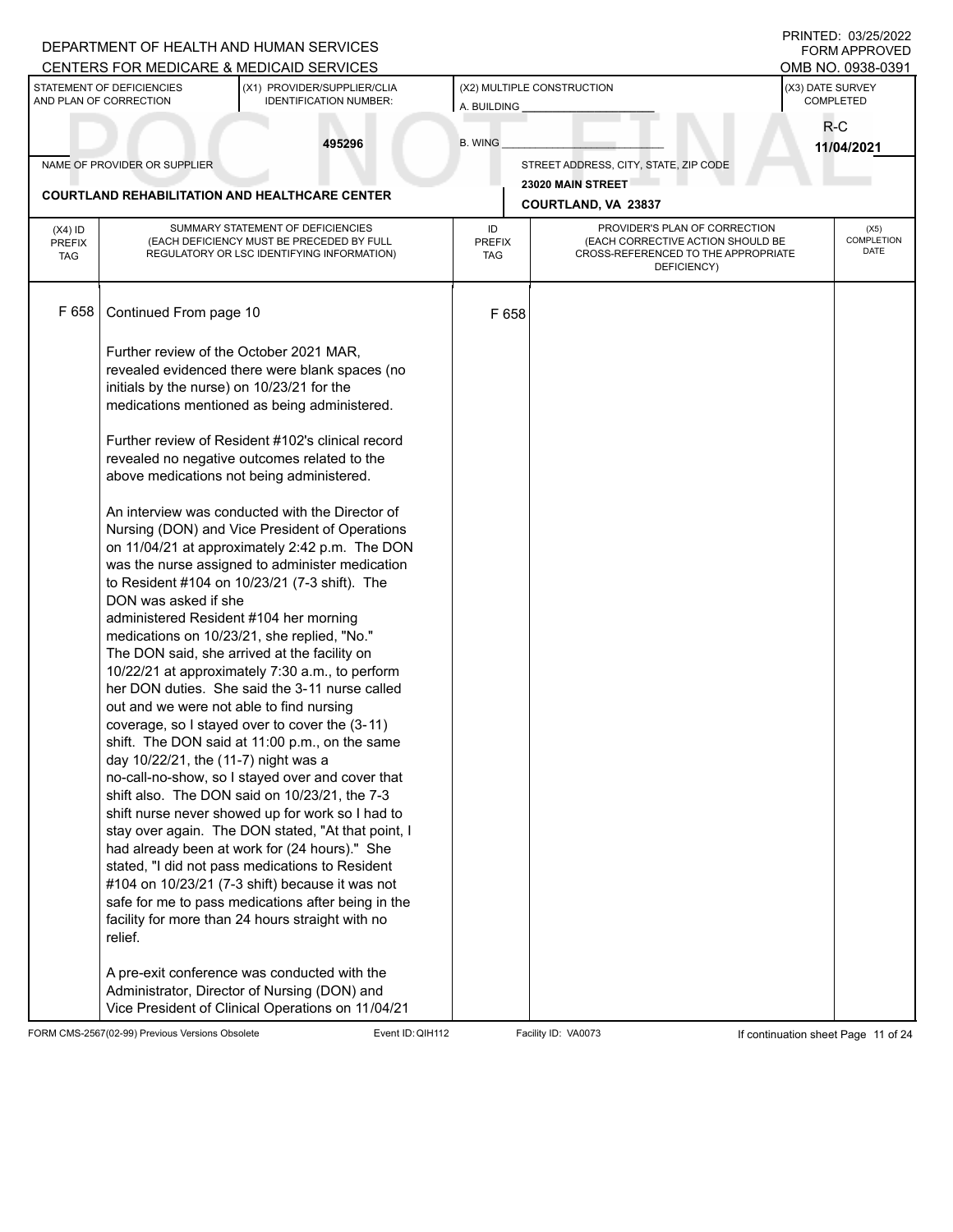|                                   |                                                                                                                                                                                                                                                                                                                                    | DEPARTMENT OF HEALTH AND HUMAN SERVICES<br>CENTERS FOR MEDICARE & MEDICAID SERVICES                                                                                                                                                                                                                                                                                                                                                                                                                                                                                                                                                                                                                                                                                                                                                                                                                                                                                                             |                                   |                                                                                                                          | PRINTED: 03/25/2022<br><b>FORM APPROVED</b><br>OMB NO. 0938-0391 |  |
|-----------------------------------|------------------------------------------------------------------------------------------------------------------------------------------------------------------------------------------------------------------------------------------------------------------------------------------------------------------------------------|-------------------------------------------------------------------------------------------------------------------------------------------------------------------------------------------------------------------------------------------------------------------------------------------------------------------------------------------------------------------------------------------------------------------------------------------------------------------------------------------------------------------------------------------------------------------------------------------------------------------------------------------------------------------------------------------------------------------------------------------------------------------------------------------------------------------------------------------------------------------------------------------------------------------------------------------------------------------------------------------------|-----------------------------------|--------------------------------------------------------------------------------------------------------------------------|------------------------------------------------------------------|--|
|                                   | STATEMENT OF DEFICIENCIES<br>AND PLAN OF CORRECTION                                                                                                                                                                                                                                                                                | (X1) PROVIDER/SUPPLIER/CLIA<br><b>IDENTIFICATION NUMBER:</b>                                                                                                                                                                                                                                                                                                                                                                                                                                                                                                                                                                                                                                                                                                                                                                                                                                                                                                                                    | A. BUILDING                       | (X2) MULTIPLE CONSTRUCTION                                                                                               | (X3) DATE SURVEY<br>COMPLETED                                    |  |
|                                   |                                                                                                                                                                                                                                                                                                                                    | 495296                                                                                                                                                                                                                                                                                                                                                                                                                                                                                                                                                                                                                                                                                                                                                                                                                                                                                                                                                                                          | <b>B. WING</b>                    |                                                                                                                          | $R-C$<br>11/04/2021                                              |  |
|                                   | NAME OF PROVIDER OR SUPPLIER                                                                                                                                                                                                                                                                                                       |                                                                                                                                                                                                                                                                                                                                                                                                                                                                                                                                                                                                                                                                                                                                                                                                                                                                                                                                                                                                 |                                   | STREET ADDRESS, CITY, STATE, ZIP CODE                                                                                    |                                                                  |  |
|                                   |                                                                                                                                                                                                                                                                                                                                    | <b>COURTLAND REHABILITATION AND HEALTHCARE CENTER</b>                                                                                                                                                                                                                                                                                                                                                                                                                                                                                                                                                                                                                                                                                                                                                                                                                                                                                                                                           |                                   | 23020 MAIN STREET<br>COURTLAND, VA 23837                                                                                 |                                                                  |  |
| $(X4)$ ID<br>PREFIX<br><b>TAG</b> |                                                                                                                                                                                                                                                                                                                                    | SUMMARY STATEMENT OF DEFICIENCIES<br>(EACH DEFICIENCY MUST BE PRECEDED BY FULL<br>REGULATORY OR LSC IDENTIFYING INFORMATION)                                                                                                                                                                                                                                                                                                                                                                                                                                                                                                                                                                                                                                                                                                                                                                                                                                                                    | ID<br><b>PREFIX</b><br><b>TAG</b> | PROVIDER'S PLAN OF CORRECTION<br>(EACH CORRECTIVE ACTION SHOULD BE<br>CROSS-REFERENCED TO THE APPROPRIATE<br>DEFICIENCY) | (X5)<br><b>COMPLETION</b><br>DATE                                |  |
| F 658                             | Continued From page 11<br>Nurse Practitioner."                                                                                                                                                                                                                                                                                     | at approximately 3:00 p.m. When asked, "What<br>is the expectation for administering medications<br>as ordered by the physician, the DON replied, "To<br>administer medication as ordered the physician or                                                                                                                                                                                                                                                                                                                                                                                                                                                                                                                                                                                                                                                                                                                                                                                      | F 658                             |                                                                                                                          |                                                                  |  |
|                                   | (COPD), Gout and Urinary Retention.<br>assessment protocol) a Medicare 5-day<br>possible score of 15 indicating moderate<br>cognitive skills for daily decision-making.<br>revealed the following orders:<br>a.m., for gout.<br>Disease (COPD).<br>a.m., for supplement.<br>Benign Prostatic Hyperplasia (BPH).<br>a.m., for gout. | 3. The facility staff failed to follow physician<br>orders for the administering of medication for<br>Resident #106. Resident #106 was originally<br>admitted to the nursing facility on 08/25/21.<br>Diagnosis for Resident #106 included but not<br>limited to Chronic Obstructive Pulmonary Disease<br>Resident #106's Minimum Data Set (MDS - an<br>assessment with an Assessment Reference Date<br>of 10/13/21 coded Resident #106's Brief Interview<br>for Mental Status (BIMS) scored a 12 out of a<br>During the review of Resident #106's Medication<br>Administration Record (MAR) for October 2021<br>-Allopurinol 100 mg tablet - give 1 daily at 9:00<br>-Breo Ellipta 100-25 mcg (inhaler) - give 1 puff at<br>9:00 a.m., for Chronic Obstructive Pulmonary<br>-Vitamin D 1000 units - give 2 tablets daily at 8:00<br>-Dutasteride 0.5 mg tablet daily 9:00 a.m., for<br>-Gabapentin 100 mg - give 3 tablets daily at 9:00<br>-Octivite Adult 50+ - give 1 capsule daily at 9:00 |                                   |                                                                                                                          |                                                                  |  |

FORM CMS-2567(02-99) Previous Versions Obsolete Event ID:QIH112 Facility ID: VA0073 If continuation sheet Page 12 of 24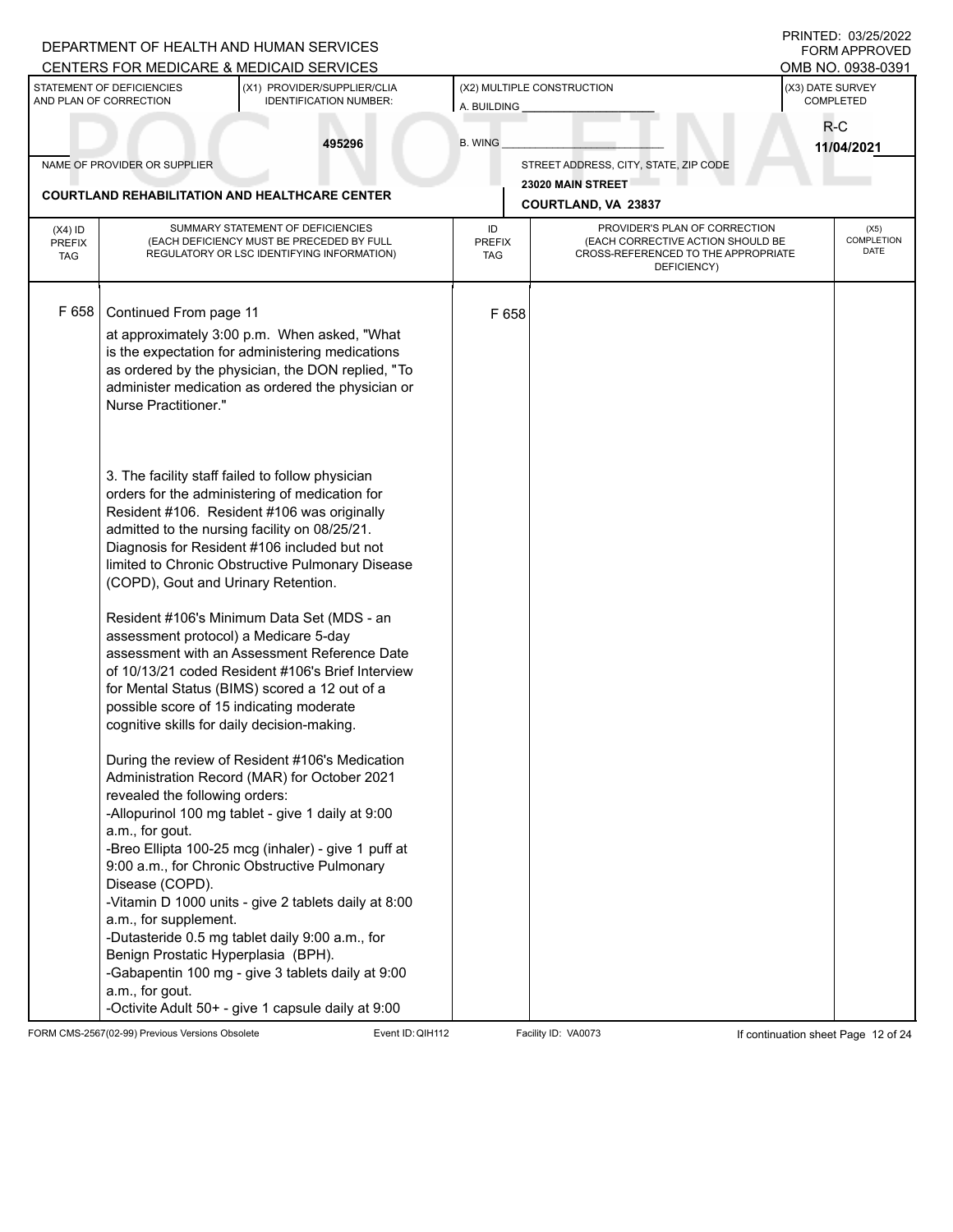|                                          |                                                     | DEPARTMENT OF HEALTH AND HUMAN SERVICES<br>CENTERS FOR MEDICARE & MEDICAID SERVICES                                          |                                   |                                                                                                                          | PRINTED: 03/25/2022<br>OMB NO. 0938-0391 | <b>FORM APPROVED</b>       |
|------------------------------------------|-----------------------------------------------------|------------------------------------------------------------------------------------------------------------------------------|-----------------------------------|--------------------------------------------------------------------------------------------------------------------------|------------------------------------------|----------------------------|
|                                          | STATEMENT OF DEFICIENCIES<br>AND PLAN OF CORRECTION | (X1) PROVIDER/SUPPLIER/CLIA<br><b>IDENTIFICATION NUMBER:</b>                                                                 | A. BUILDING                       | (X2) MULTIPLE CONSTRUCTION                                                                                               | (X3) DATE SURVEY<br>COMPLETED            |                            |
|                                          |                                                     | 495296                                                                                                                       | <b>B. WING</b>                    |                                                                                                                          | R-C                                      |                            |
|                                          | NAME OF PROVIDER OR SUPPLIER                        |                                                                                                                              |                                   | STREET ADDRESS, CITY, STATE, ZIP CODE                                                                                    | 11/04/2021                               |                            |
|                                          |                                                     |                                                                                                                              |                                   | 23020 MAIN STREET                                                                                                        |                                          |                            |
|                                          |                                                     | <b>COURTLAND REHABILITATION AND HEALTHCARE CENTER</b>                                                                        |                                   | COURTLAND, VA 23837                                                                                                      |                                          |                            |
| $(X4)$ ID<br><b>PREFIX</b><br><b>TAG</b> |                                                     | SUMMARY STATEMENT OF DEFICIENCIES<br>(EACH DEFICIENCY MUST BE PRECEDED BY FULL<br>REGULATORY OR LSC IDENTIFYING INFORMATION) | ID<br><b>PREFIX</b><br><b>TAG</b> | PROVIDER'S PLAN OF CORRECTION<br>(EACH CORRECTIVE ACTION SHOULD BE<br>CROSS-REFERENCED TO THE APPROPRIATE<br>DEFICIENCY) |                                          | (X5)<br>COMPLETION<br>DATE |
| F 658                                    | Continued From page 12                              |                                                                                                                              | F 658                             |                                                                                                                          |                                          |                            |
|                                          | a.m., for supplement.                               |                                                                                                                              |                                   |                                                                                                                          |                                          |                            |
|                                          |                                                     | -Miralax 17 gram - give 17 gram daily at 9:00                                                                                |                                   |                                                                                                                          |                                          |                            |
|                                          | a.m., for constipation.                             |                                                                                                                              |                                   |                                                                                                                          |                                          |                            |
|                                          | 9:00 a.m., for supplement.                          | -Sodium Chloride 1 gram- give 1 tablet daily at                                                                              |                                   |                                                                                                                          |                                          |                            |
|                                          |                                                     | -Spirvia HandiHaler 18 mcg - give 2 puffs daily at                                                                           |                                   |                                                                                                                          |                                          |                            |
|                                          | 9:00 a.m., for COPD.                                |                                                                                                                              |                                   |                                                                                                                          |                                          |                            |
|                                          |                                                     | -Trospium Chloride 20 mg tablet - give daily at                                                                              |                                   |                                                                                                                          |                                          |                            |
|                                          | 9:00 a.m., for urinary incontinence.                |                                                                                                                              |                                   |                                                                                                                          |                                          |                            |
|                                          | supplement.                                         | -Ferrous Sulfate 325 mg tablet at 9:00 a.m., for                                                                             |                                   |                                                                                                                          |                                          |                            |
|                                          |                                                     | Further review of the October 2021 MAR,                                                                                      |                                   |                                                                                                                          |                                          |                            |
|                                          |                                                     | revealed evidenced there were blank spaces (no                                                                               |                                   |                                                                                                                          |                                          |                            |
|                                          | initials by the nurse) on 10/23/21 for the          |                                                                                                                              |                                   |                                                                                                                          |                                          |                            |
|                                          |                                                     | medications mentioned as being administered.                                                                                 |                                   |                                                                                                                          |                                          |                            |
|                                          |                                                     | Further review of Resident #106's clinical record                                                                            |                                   |                                                                                                                          |                                          |                            |
|                                          |                                                     | revealed no negative outcomes related to the                                                                                 |                                   |                                                                                                                          |                                          |                            |
|                                          |                                                     | above medications not being administered.                                                                                    |                                   |                                                                                                                          |                                          |                            |
|                                          |                                                     | An interview was conducted with the Director of                                                                              |                                   |                                                                                                                          |                                          |                            |
|                                          |                                                     | Nursing (DON) and Vice President of Operations                                                                               |                                   |                                                                                                                          |                                          |                            |
|                                          |                                                     | on 11/04/21 at approximately 2:42 p.m. The DON                                                                               |                                   |                                                                                                                          |                                          |                            |
|                                          |                                                     | was the nurse assigned to administer medication                                                                              |                                   |                                                                                                                          |                                          |                            |
|                                          | DON was asked if she                                | to Resident #106 on 10/23/21 (7-3 shift). The                                                                                |                                   |                                                                                                                          |                                          |                            |
|                                          |                                                     | administered Resident #106 his morning                                                                                       |                                   |                                                                                                                          |                                          |                            |
|                                          |                                                     | medications on 10/23/21, she replied, "No."                                                                                  |                                   |                                                                                                                          |                                          |                            |
|                                          |                                                     | The DON said, she arrived at the facility on                                                                                 |                                   |                                                                                                                          |                                          |                            |
|                                          |                                                     | 10/22/21 at approximately 7:30 a.m., to perform<br>her DON duties. She said the 3-11 nurse called                            |                                   |                                                                                                                          |                                          |                            |
|                                          | out and we were not able to find nursing            |                                                                                                                              |                                   |                                                                                                                          |                                          |                            |
|                                          |                                                     | coverage, so I stayed over to cover the (3-11)                                                                               |                                   |                                                                                                                          |                                          |                            |
|                                          |                                                     | shift. The DON said at 11:00 p.m., on the same                                                                               |                                   |                                                                                                                          |                                          |                            |
|                                          | day 10/22/21, the (11-7) night was a                |                                                                                                                              |                                   |                                                                                                                          |                                          |                            |
|                                          |                                                     | no-call-no-show, so I stayed over and cover that                                                                             |                                   |                                                                                                                          |                                          |                            |
|                                          |                                                     | shift also. The DON said on 10/23/21, the 7-3<br>shift nurse never showed up for work so I had to                            |                                   |                                                                                                                          |                                          |                            |

FORM CMS-2567(02-99) Previous Versions Obsolete Event ID:QIH112 Facility ID: VA0073 If continuation sheet Page 13 of 24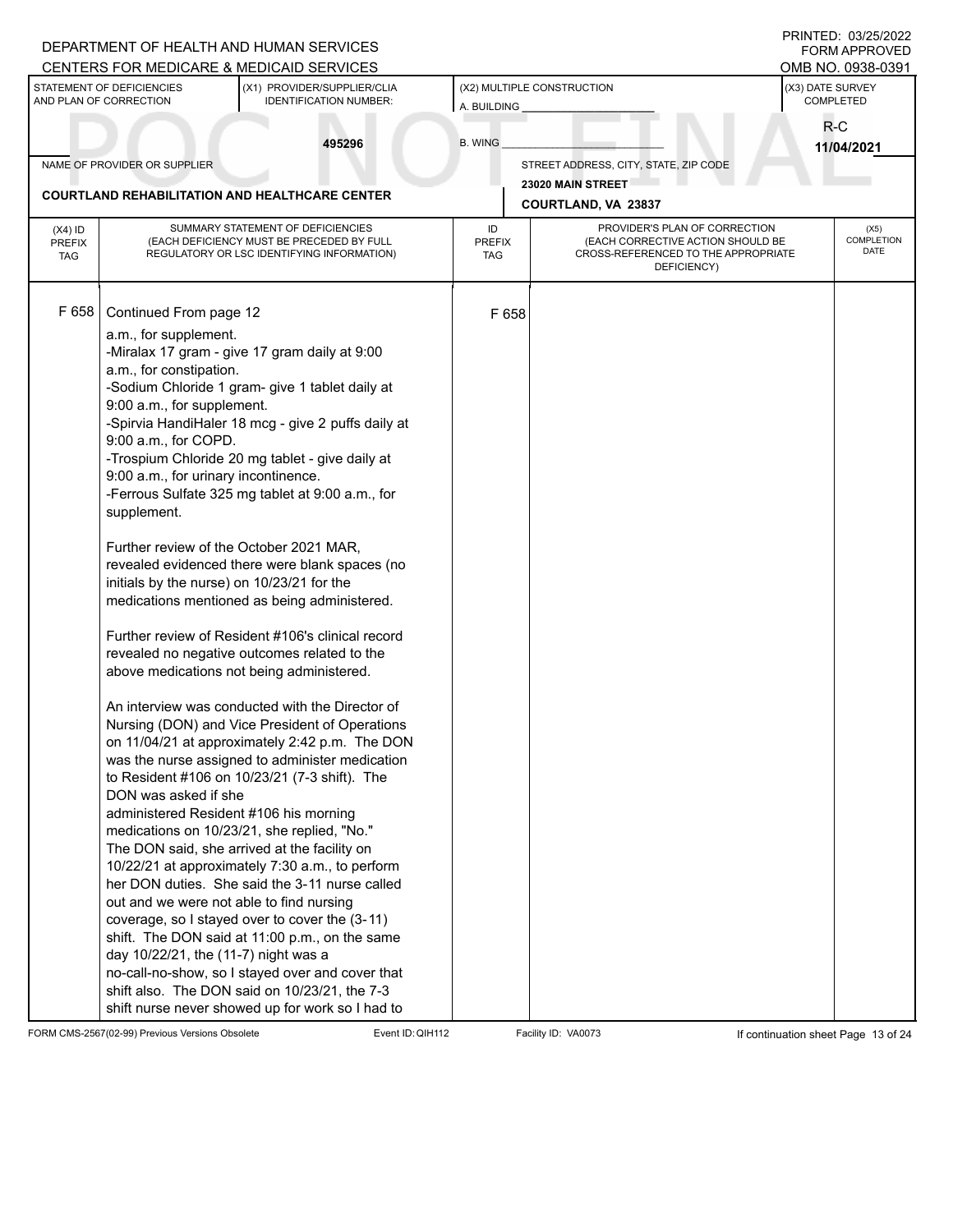|                                          |                                                                                                                                                                                | DEPARTMENT OF HEALTH AND HUMAN SERVICES<br>CENTERS FOR MEDICARE & MEDICAID SERVICES                                                                                                                                                                                                                                                                                                                                                                                                                                                                                                                                                                                                                                                                                                                                                                                                                                                                                                                                                                                                                                                                                                                                      |                            |                                                                                                                          |                               | PRINTED: 03/25/2022<br><b>FORM APPROVED</b><br>OMB NO. 0938-0391 |
|------------------------------------------|--------------------------------------------------------------------------------------------------------------------------------------------------------------------------------|--------------------------------------------------------------------------------------------------------------------------------------------------------------------------------------------------------------------------------------------------------------------------------------------------------------------------------------------------------------------------------------------------------------------------------------------------------------------------------------------------------------------------------------------------------------------------------------------------------------------------------------------------------------------------------------------------------------------------------------------------------------------------------------------------------------------------------------------------------------------------------------------------------------------------------------------------------------------------------------------------------------------------------------------------------------------------------------------------------------------------------------------------------------------------------------------------------------------------|----------------------------|--------------------------------------------------------------------------------------------------------------------------|-------------------------------|------------------------------------------------------------------|
|                                          | STATEMENT OF DEFICIENCIES<br>AND PLAN OF CORRECTION                                                                                                                            | (X1) PROVIDER/SUPPLIER/CLIA<br><b>IDENTIFICATION NUMBER:</b>                                                                                                                                                                                                                                                                                                                                                                                                                                                                                                                                                                                                                                                                                                                                                                                                                                                                                                                                                                                                                                                                                                                                                             | A. BUILDING                | (X2) MULTIPLE CONSTRUCTION                                                                                               | (X3) DATE SURVEY<br>COMPLETED |                                                                  |
|                                          |                                                                                                                                                                                | 495296                                                                                                                                                                                                                                                                                                                                                                                                                                                                                                                                                                                                                                                                                                                                                                                                                                                                                                                                                                                                                                                                                                                                                                                                                   | <b>B. WING</b>             |                                                                                                                          | R-C                           | 11/04/2021                                                       |
|                                          | NAME OF PROVIDER OR SUPPLIER                                                                                                                                                   |                                                                                                                                                                                                                                                                                                                                                                                                                                                                                                                                                                                                                                                                                                                                                                                                                                                                                                                                                                                                                                                                                                                                                                                                                          |                            | STREET ADDRESS, CITY, STATE, ZIP CODE                                                                                    |                               |                                                                  |
|                                          |                                                                                                                                                                                | <b>COURTLAND REHABILITATION AND HEALTHCARE CENTER</b>                                                                                                                                                                                                                                                                                                                                                                                                                                                                                                                                                                                                                                                                                                                                                                                                                                                                                                                                                                                                                                                                                                                                                                    |                            | 23020 MAIN STREET<br>COURTLAND, VA 23837                                                                                 |                               |                                                                  |
| $(X4)$ ID<br><b>PREFIX</b><br><b>TAG</b> |                                                                                                                                                                                | SUMMARY STATEMENT OF DEFICIENCIES<br>(EACH DEFICIENCY MUST BE PRECEDED BY FULL<br>REGULATORY OR LSC IDENTIFYING INFORMATION)                                                                                                                                                                                                                                                                                                                                                                                                                                                                                                                                                                                                                                                                                                                                                                                                                                                                                                                                                                                                                                                                                             | ID<br><b>PREFIX</b><br>TAG | PROVIDER'S PLAN OF CORRECTION<br>(EACH CORRECTIVE ACTION SHOULD BE<br>CROSS-REFERENCED TO THE APPROPRIATE<br>DEFICIENCY) |                               | (X5)<br><b>COMPLETION</b><br>DATE                                |
| F 658<br>{F 760}<br>$SS = E$             | Continued From page 13<br>relief.<br>Nurse Practitioner."<br>CFR(s): 483.45(f)(2)<br>The facility must ensure that its-<br>medication errors.<br>by:<br>The findings included: | stay over again. The DON stated, "At that point, I<br>had already been at work for (24 hours)." She<br>stated, "I did not pass medications to Resident<br>#106 on 10/23/21 (7-3 shift) because it was not<br>safe for me to pass medications after being in the<br>facility for more than 24 hours straight with no<br>A pre-exit conference was conducted with the<br>Administrator, Director of Nursing (DON) and<br>Vice President of Clinical Operations on 11/04/21<br>at approximately 3:00 p.m. When asked, "What<br>is the expectation for administering medications<br>as ordered by the physician, the DON replied, "To<br>administer medication as ordered the physician or<br>Residents are Free of Significant Med Errors<br>§483.45(f)(2) Residents are free of any significant<br>This REQUIREMENT is not met as evidenced<br>Based on staff interviews, clinical record review<br>and facility document review, the facility staff<br>failed to ensure 3 of 6 residents (Resident #102,<br>Resident #104 and Resident #106) in the survey<br>sample were free of significant medication errors.<br>1. The facility staff failed to ensure the following<br>significant medications (Amlodipine, Losartan | F 658<br>{F 760}           |                                                                                                                          |                               |                                                                  |
|                                          | Potassium, Eliquis and Keppra) were                                                                                                                                            | administered to Resident #102 on 10/23/21 (7-3<br>shift). Diagnosis for Resident #102 included but<br>not limited to Hypertension (high blood pressure)                                                                                                                                                                                                                                                                                                                                                                                                                                                                                                                                                                                                                                                                                                                                                                                                                                                                                                                                                                                                                                                                  |                            |                                                                                                                          |                               |                                                                  |

FORM CMS-2567(02-99) Previous Versions Obsolete Event ID:QIH112 Facility ID: VA0073 If continuation sheet Page 14 of 24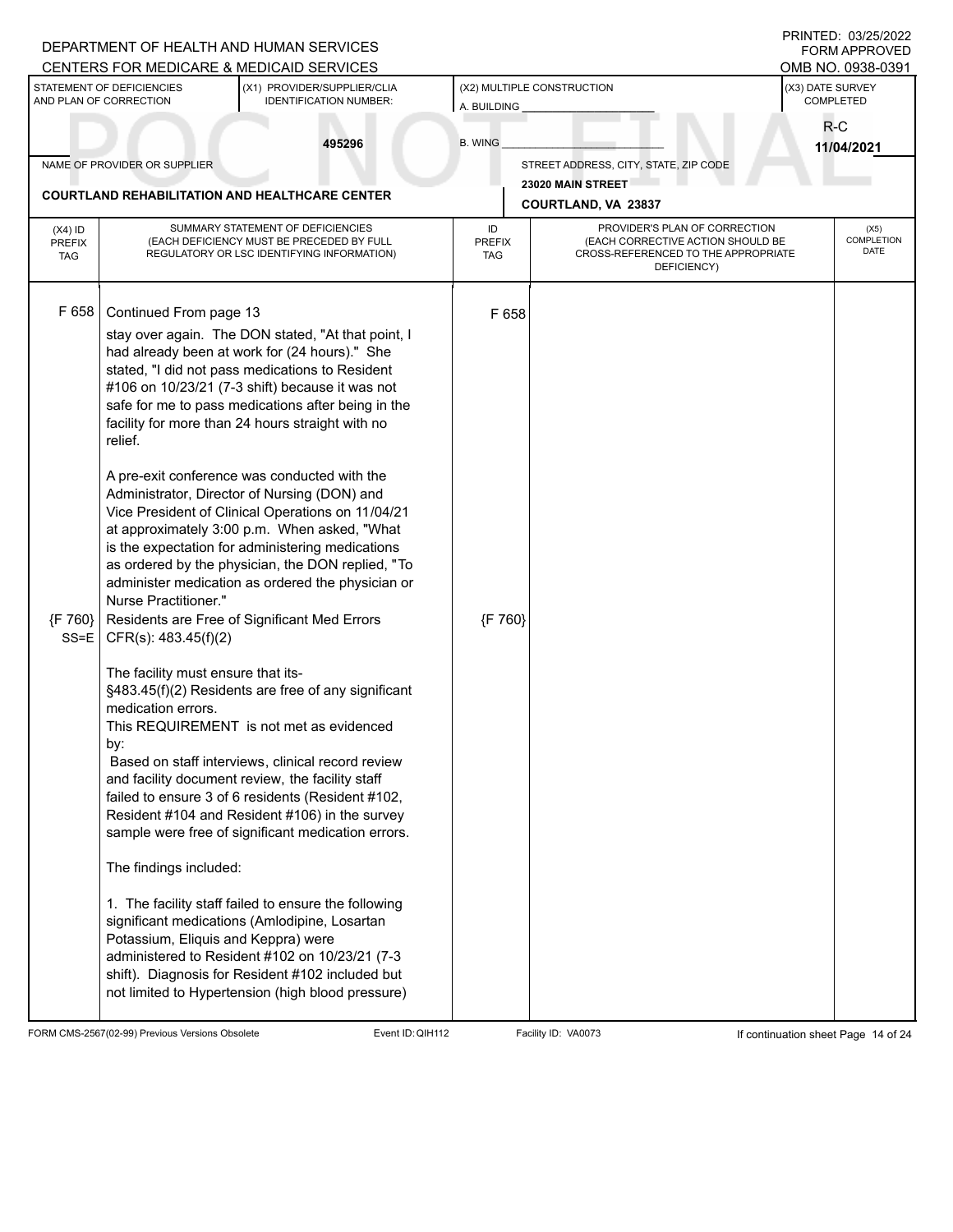|                                          |                                                                                                                                                                                                                                                                  | DEPARTMENT OF HEALTH AND HUMAN SERVICES<br>CENTERS FOR MEDICARE & MEDICAID SERVICES                                                                                                                                                                                                                                                                                                                                                                                                                                                                                                                                                                                                                                                                                                  |                      |                                                                                         | PRINTED: 03/25/2022<br><b>FORM APPROVED</b><br>OMB NO. 0938-0391 |  |
|------------------------------------------|------------------------------------------------------------------------------------------------------------------------------------------------------------------------------------------------------------------------------------------------------------------|--------------------------------------------------------------------------------------------------------------------------------------------------------------------------------------------------------------------------------------------------------------------------------------------------------------------------------------------------------------------------------------------------------------------------------------------------------------------------------------------------------------------------------------------------------------------------------------------------------------------------------------------------------------------------------------------------------------------------------------------------------------------------------------|----------------------|-----------------------------------------------------------------------------------------|------------------------------------------------------------------|--|
|                                          | STATEMENT OF DEFICIENCIES<br>AND PLAN OF CORRECTION                                                                                                                                                                                                              | (X1) PROVIDER/SUPPLIER/CLIA<br><b>IDENTIFICATION NUMBER:</b>                                                                                                                                                                                                                                                                                                                                                                                                                                                                                                                                                                                                                                                                                                                         | A. BUILDING          | (X2) MULTIPLE CONSTRUCTION                                                              | (X3) DATE SURVEY<br>COMPLETED                                    |  |
|                                          |                                                                                                                                                                                                                                                                  | 495296                                                                                                                                                                                                                                                                                                                                                                                                                                                                                                                                                                                                                                                                                                                                                                               | <b>B. WING</b>       |                                                                                         | R-C<br>11/04/2021                                                |  |
|                                          | NAME OF PROVIDER OR SUPPLIER                                                                                                                                                                                                                                     |                                                                                                                                                                                                                                                                                                                                                                                                                                                                                                                                                                                                                                                                                                                                                                                      |                      | STREET ADDRESS, CITY, STATE, ZIP CODE                                                   |                                                                  |  |
|                                          |                                                                                                                                                                                                                                                                  | <b>COURTLAND REHABILITATION AND HEALTHCARE CENTER</b>                                                                                                                                                                                                                                                                                                                                                                                                                                                                                                                                                                                                                                                                                                                                |                      | 23020 MAIN STREET<br>COURTLAND, VA 23837                                                |                                                                  |  |
|                                          |                                                                                                                                                                                                                                                                  | SUMMARY STATEMENT OF DEFICIENCIES                                                                                                                                                                                                                                                                                                                                                                                                                                                                                                                                                                                                                                                                                                                                                    | ID                   | PROVIDER'S PLAN OF CORRECTION                                                           | (X5)                                                             |  |
| $(X4)$ ID<br><b>PREFIX</b><br><b>TAG</b> |                                                                                                                                                                                                                                                                  | (EACH DEFICIENCY MUST BE PRECEDED BY FULL<br>REGULATORY OR LSC IDENTIFYING INFORMATION)                                                                                                                                                                                                                                                                                                                                                                                                                                                                                                                                                                                                                                                                                              | <b>PREFIX</b><br>TAG | (EACH CORRECTIVE ACTION SHOULD BE<br>CROSS-REFERENCED TO THE APPROPRIATE<br>DEFICIENCY) | <b>COMPLETION</b><br>DATE                                        |  |
| {F 760}                                  | Continued From page 14                                                                                                                                                                                                                                           |                                                                                                                                                                                                                                                                                                                                                                                                                                                                                                                                                                                                                                                                                                                                                                                      | {F 760}              |                                                                                         |                                                                  |  |
|                                          | and seizure disorder.                                                                                                                                                                                                                                            |                                                                                                                                                                                                                                                                                                                                                                                                                                                                                                                                                                                                                                                                                                                                                                                      |                      |                                                                                         |                                                                  |  |
|                                          | assessment protocol) a Medicare 5-day<br>possible score of 15 indicating moderate<br>cognitive skills for daily decision-making.<br>remain free of complications. One<br>free from falls/injuries r/t to seizures. One<br>to give seizure medication as ordered. | Resident #102's Minimum Data Set (MDS - an<br>assessment with an Assessment Reference Date<br>of 09/15/21 coded Resident #102's Brief Interview<br>for Mental Status (BIMS) scored a 12 out of a<br>Resident #102's person-centered care plan with a<br>revision date 09/23/21 documented resident at<br>risk for complications related to High Blood<br>Pressure and Coronary Artery Disease (CAD).<br>The goal set for the resident by the staff is to<br>intervention/approaches to manage goal included<br>to give anti-hypertensive medication as ordered.<br>The care plan included Resident #102 at risk for<br>injuries and falls related to seizure disorder. The<br>goal set for the resident by the staff is to remain<br>intervention/approaches to manage goal included |                      |                                                                                         |                                                                  |  |
|                                          | the potential for bleeding for the use of<br>reactions r/t anticoagulant use. One<br>to give the medications as ordered.<br>revealed the following orders:                                                                                                       | The care plan also included Resident #102 has<br>anticoagulant medications related to CAD. The<br>goal will remain free from discomfort or adverse<br>intervention/approaches to manage goal included<br>During the review of Resident #102's Medication<br>Administration Record (MAR) for October 2021<br>-Amlodpine 5 mg tablet - give 1 tablet by mouth                                                                                                                                                                                                                                                                                                                                                                                                                          |                      |                                                                                         |                                                                  |  |
|                                          |                                                                                                                                                                                                                                                                  | daily at 9:00 a.m., for high blood pressure.<br>-Losartan Potassium-HCTZ 100 mg tablet - give                                                                                                                                                                                                                                                                                                                                                                                                                                                                                                                                                                                                                                                                                        |                      |                                                                                         |                                                                  |  |

FORM CMS-2567(02-99) Previous Versions Obsolete Event ID:QIH112 Facility ID: VA0073 If continuation sheet Page 15 of 24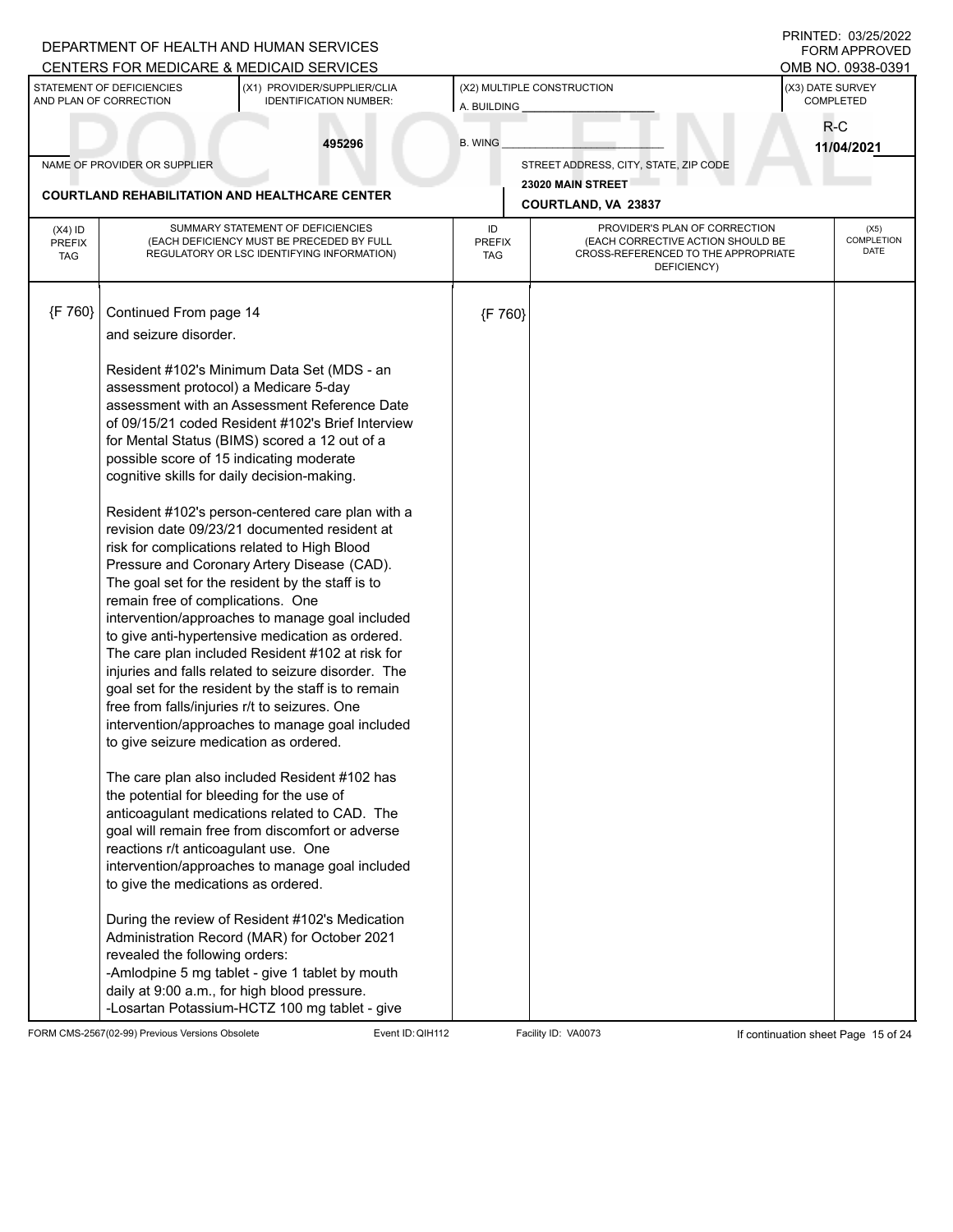|                                          |                                                                                                                                                                                            | DEPARTMENT OF HEALTH AND HUMAN SERVICES<br>CENTERS FOR MEDICARE & MEDICAID SERVICES                                                                                                                                                                                                                                                                                                                                                                                                                                                                                                                                                                                                                                                                                                                                                                                                                                                                          |                                           |                                                                                                                          |                     | PRINTED: 03/25/2022<br><b>FORM APPROVED</b><br>OMB NO. 0938-0391 |
|------------------------------------------|--------------------------------------------------------------------------------------------------------------------------------------------------------------------------------------------|--------------------------------------------------------------------------------------------------------------------------------------------------------------------------------------------------------------------------------------------------------------------------------------------------------------------------------------------------------------------------------------------------------------------------------------------------------------------------------------------------------------------------------------------------------------------------------------------------------------------------------------------------------------------------------------------------------------------------------------------------------------------------------------------------------------------------------------------------------------------------------------------------------------------------------------------------------------|-------------------------------------------|--------------------------------------------------------------------------------------------------------------------------|---------------------|------------------------------------------------------------------|
|                                          | STATEMENT OF DEFICIENCIES<br>AND PLAN OF CORRECTION                                                                                                                                        | (X1) PROVIDER/SUPPLIER/CLIA<br><b>IDENTIFICATION NUMBER:</b>                                                                                                                                                                                                                                                                                                                                                                                                                                                                                                                                                                                                                                                                                                                                                                                                                                                                                                 | (X2) MULTIPLE CONSTRUCTION<br>A. BUILDING | (X3) DATE SURVEY<br>COMPLETED                                                                                            |                     |                                                                  |
|                                          |                                                                                                                                                                                            | 495296                                                                                                                                                                                                                                                                                                                                                                                                                                                                                                                                                                                                                                                                                                                                                                                                                                                                                                                                                       | <b>B. WING</b>                            |                                                                                                                          | $R-C$<br>11/04/2021 |                                                                  |
|                                          | NAME OF PROVIDER OR SUPPLIER                                                                                                                                                               |                                                                                                                                                                                                                                                                                                                                                                                                                                                                                                                                                                                                                                                                                                                                                                                                                                                                                                                                                              |                                           | STREET ADDRESS, CITY, STATE, ZIP CODE                                                                                    |                     |                                                                  |
|                                          |                                                                                                                                                                                            | <b>COURTLAND REHABILITATION AND HEALTHCARE CENTER</b>                                                                                                                                                                                                                                                                                                                                                                                                                                                                                                                                                                                                                                                                                                                                                                                                                                                                                                        |                                           | 23020 MAIN STREET<br><b>COURTLAND, VA 23837</b>                                                                          |                     |                                                                  |
| $(X4)$ ID<br><b>PREFIX</b><br><b>TAG</b> |                                                                                                                                                                                            | SUMMARY STATEMENT OF DEFICIENCIES<br>(EACH DEFICIENCY MUST BE PRECEDED BY FULL<br>REGULATORY OR LSC IDENTIFYING INFORMATION)                                                                                                                                                                                                                                                                                                                                                                                                                                                                                                                                                                                                                                                                                                                                                                                                                                 | ID<br><b>PREFIX</b><br><b>TAG</b>         | PROVIDER'S PLAN OF CORRECTION<br>(EACH CORRECTIVE ACTION SHOULD BE<br>CROSS-REFERENCED TO THE APPROPRIATE<br>DEFICIENCY) |                     | (X5)<br>COMPLETION<br><b>DATE</b>                                |
| ${F 760}$                                | Continued From page 15<br>blood pressure.<br>9:00 a.m., for prevention of blood clot.<br>a.m., for seizure disorder.<br>initials by the nurse) on 10/23/21 for the<br>DON was asked if she | 1 tablet by mouth daily at 9:00 a.m., for high<br>-Eliquis 5 mg tablet - give 1 tablet by mouth at<br>-Keppra 750 mg tablet by mouth daily at 8:00<br>Further review of the October 2021 MAR,<br>revealed evidenced there were blank spaces (no<br>medications mentioned as being administered.<br>Further review of Resident #102's clinical record<br>revealed no negative outcomes related to the<br>above medications not being administered.<br>An interview was conducted with the Director of<br>Nursing (DON) and Vice President of Operations<br>on 11/04/21 at approximately 2:42 p.m. The DON<br>was the nurse assigned to administer medication<br>to Resident #102 on 10/23/21 (7-3 shift). The<br>administered Resident #102 the significant<br>medications mentioned above, she replied, "No,<br>the medications mentioned were not adminstered<br>to Resident #102 on 10/23/21 (7-3 shift)."<br>A pre-exit conference was conducted with the | {F 760}                                   |                                                                                                                          |                     |                                                                  |
|                                          | was provided prior to exit.                                                                                                                                                                | Administrator, Director of Nursing (DON) and<br>Vice President of Clinical Operations on 11/04/21<br>at approximately 3:00 p.m., no further information<br>2. The facility staff failed to ensure the following<br>significant medications (Ativan, Xarelto and<br>Oxycodone) were administered to Resident #104                                                                                                                                                                                                                                                                                                                                                                                                                                                                                                                                                                                                                                             |                                           |                                                                                                                          |                     |                                                                  |
|                                          | on 10/23/21 (7-3 shift).                                                                                                                                                                   |                                                                                                                                                                                                                                                                                                                                                                                                                                                                                                                                                                                                                                                                                                                                                                                                                                                                                                                                                              |                                           |                                                                                                                          |                     |                                                                  |

FORM CMS-2567(02-99) Previous Versions Obsolete Event ID:QIH112 Facility ID: VA0073 If continuation sheet Page 16 of 24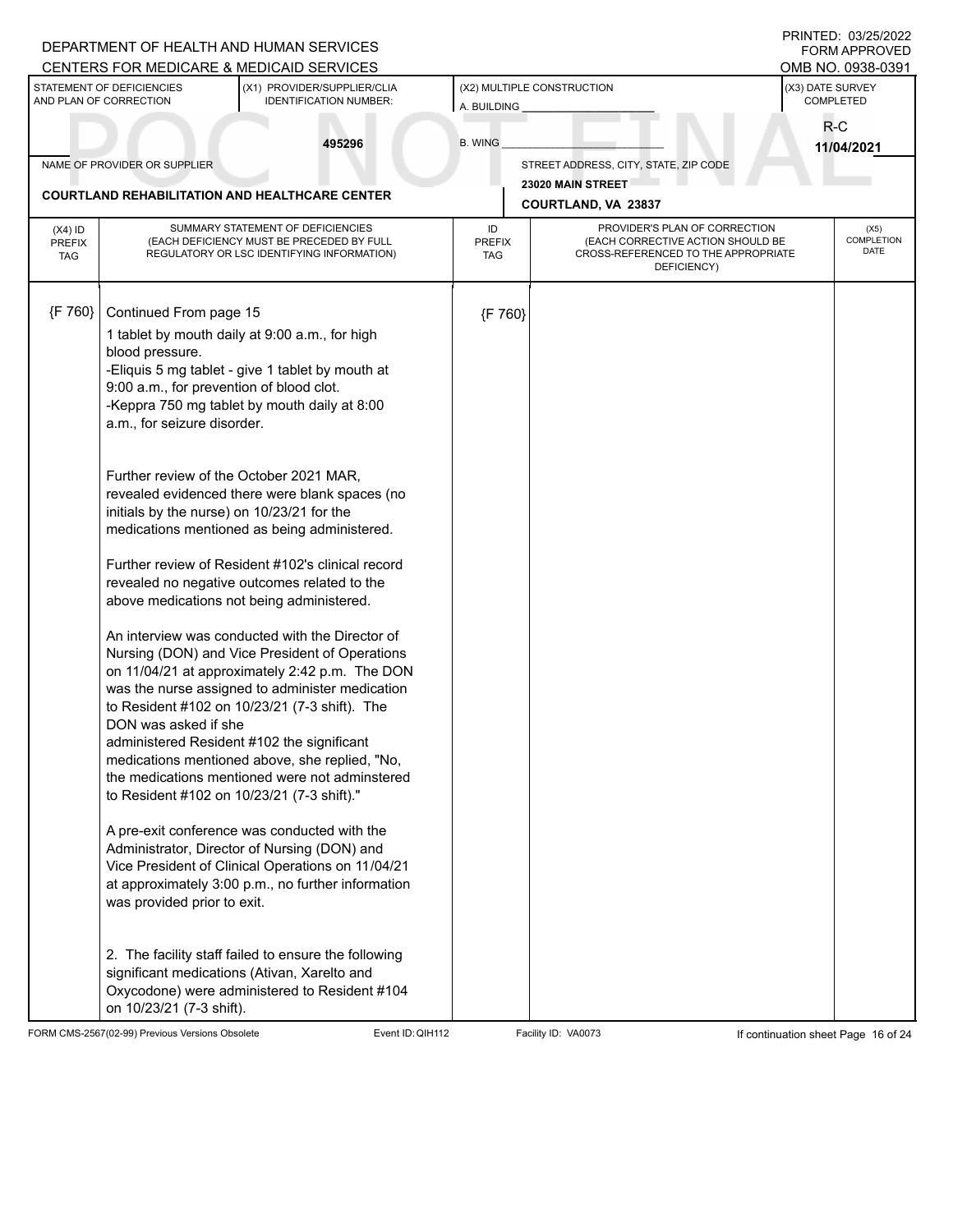|                                          |                                                                                           | DEPARTMENT OF HEALTH AND HUMAN SERVICES<br>CENTERS FOR MEDICARE & MEDICAID SERVICES                                                                                                                                                                                                                                                                                                                                                                                                                                                                                                                                                                                                                                                                                                                                                                                                                                                                                                                                                                                                                                                                                                                                                                                                                                                                                                                                                                                                                                                                                                                                         |                            |                                                                                                                          |                               | PRINTED: 03/25/2022<br><b>FORM APPROVED</b><br>OMB NO. 0938-0391 |
|------------------------------------------|-------------------------------------------------------------------------------------------|-----------------------------------------------------------------------------------------------------------------------------------------------------------------------------------------------------------------------------------------------------------------------------------------------------------------------------------------------------------------------------------------------------------------------------------------------------------------------------------------------------------------------------------------------------------------------------------------------------------------------------------------------------------------------------------------------------------------------------------------------------------------------------------------------------------------------------------------------------------------------------------------------------------------------------------------------------------------------------------------------------------------------------------------------------------------------------------------------------------------------------------------------------------------------------------------------------------------------------------------------------------------------------------------------------------------------------------------------------------------------------------------------------------------------------------------------------------------------------------------------------------------------------------------------------------------------------------------------------------------------------|----------------------------|--------------------------------------------------------------------------------------------------------------------------|-------------------------------|------------------------------------------------------------------|
|                                          | STATEMENT OF DEFICIENCIES<br>AND PLAN OF CORRECTION                                       | (X1) PROVIDER/SUPPLIER/CLIA<br><b>IDENTIFICATION NUMBER:</b>                                                                                                                                                                                                                                                                                                                                                                                                                                                                                                                                                                                                                                                                                                                                                                                                                                                                                                                                                                                                                                                                                                                                                                                                                                                                                                                                                                                                                                                                                                                                                                | A. BUILDING                | (X2) MULTIPLE CONSTRUCTION                                                                                               | (X3) DATE SURVEY<br>COMPLETED |                                                                  |
|                                          |                                                                                           | 495296                                                                                                                                                                                                                                                                                                                                                                                                                                                                                                                                                                                                                                                                                                                                                                                                                                                                                                                                                                                                                                                                                                                                                                                                                                                                                                                                                                                                                                                                                                                                                                                                                      | <b>B. WING</b>             |                                                                                                                          | R-C<br>11/04/2021             |                                                                  |
|                                          | NAME OF PROVIDER OR SUPPLIER                                                              |                                                                                                                                                                                                                                                                                                                                                                                                                                                                                                                                                                                                                                                                                                                                                                                                                                                                                                                                                                                                                                                                                                                                                                                                                                                                                                                                                                                                                                                                                                                                                                                                                             |                            | STREET ADDRESS, CITY, STATE, ZIP CODE                                                                                    |                               |                                                                  |
|                                          |                                                                                           | <b>COURTLAND REHABILITATION AND HEALTHCARE CENTER</b>                                                                                                                                                                                                                                                                                                                                                                                                                                                                                                                                                                                                                                                                                                                                                                                                                                                                                                                                                                                                                                                                                                                                                                                                                                                                                                                                                                                                                                                                                                                                                                       |                            | 23020 MAIN STREET                                                                                                        |                               |                                                                  |
|                                          |                                                                                           |                                                                                                                                                                                                                                                                                                                                                                                                                                                                                                                                                                                                                                                                                                                                                                                                                                                                                                                                                                                                                                                                                                                                                                                                                                                                                                                                                                                                                                                                                                                                                                                                                             |                            | COURTLAND, VA 23837                                                                                                      |                               |                                                                  |
| $(X4)$ ID<br><b>PREFIX</b><br><b>TAG</b> |                                                                                           | SUMMARY STATEMENT OF DEFICIENCIES<br>(EACH DEFICIENCY MUST BE PRECEDED BY FULL<br>REGULATORY OR LSC IDENTIFYING INFORMATION)                                                                                                                                                                                                                                                                                                                                                                                                                                                                                                                                                                                                                                                                                                                                                                                                                                                                                                                                                                                                                                                                                                                                                                                                                                                                                                                                                                                                                                                                                                | ID<br><b>PREFIX</b><br>TAG | PROVIDER'S PLAN OF CORRECTION<br>(EACH CORRECTIVE ACTION SHOULD BE<br>CROSS-REFERENCED TO THE APPROPRIATE<br>DEFICIENCY) |                               | (X5)<br><b>COMPLETION</b><br><b>DATE</b>                         |
| ${F}$ 760}                               | Continued From page 16                                                                    |                                                                                                                                                                                                                                                                                                                                                                                                                                                                                                                                                                                                                                                                                                                                                                                                                                                                                                                                                                                                                                                                                                                                                                                                                                                                                                                                                                                                                                                                                                                                                                                                                             | {F 760}                    |                                                                                                                          |                               |                                                                  |
|                                          | impairment.<br>pain interventions.<br>revealed the following orders:<br>anxiety disorder. | Resident #104 was admitted to the nursing facility<br>on 10/07/21. Diagnosis for Resident #104<br>included but not limited to Anxiety disorder and<br>pain. Resident #104's Minimum Data Set (MDS -<br>an assessment protocol) a Medicare 5-day<br>assessment with an Assessment Reference Date<br>of 10/14/21 coded Resident #104's Brief Interview<br>for Mental Status (BIMS) scored a 00 out of a<br>possible score of 15 indicating severe cognitive<br>Resident #104's person-centered care plan with a<br>revision date 10/22/21 documented resident<br>has alteration in hematological status r/t to the<br>use of Xarelto (blood thinner). The goal set for<br>the resident by the staff is to remain free of<br>complications. One intervention/approaches to<br>manage goal included to give the medication as<br>ordered. The care plan included the resident at<br>risk for pain r/t left femur fracture. The goals is<br>that the resident will not have an interruption in<br>normal activities due to pain. One approach to<br>manage goal is to evaluate the effectiveness of<br>The care plan also included the uses of Ativan<br>(anti-anxiety) medication. The goal set for the<br>resident by the staff will be free from discomfort<br>or adverse reactions related to anti-anxiety<br>therapy. One intervention/approaches to manage<br>goal included to monitor the resident for safety<br>due to the resident taking anti-anxiety medication.<br>During the review of Resident #104's Medication<br>Administration Record (MAR) for October 20201<br>-Ativan 0.5 mg tablet daily at 8:00 a.m., for |                            |                                                                                                                          |                               |                                                                  |

FORM CMS-2567(02-99) Previous Versions Obsolete Event ID:QIH112 Facility ID: VA0073 If continuation sheet Page 17 of 24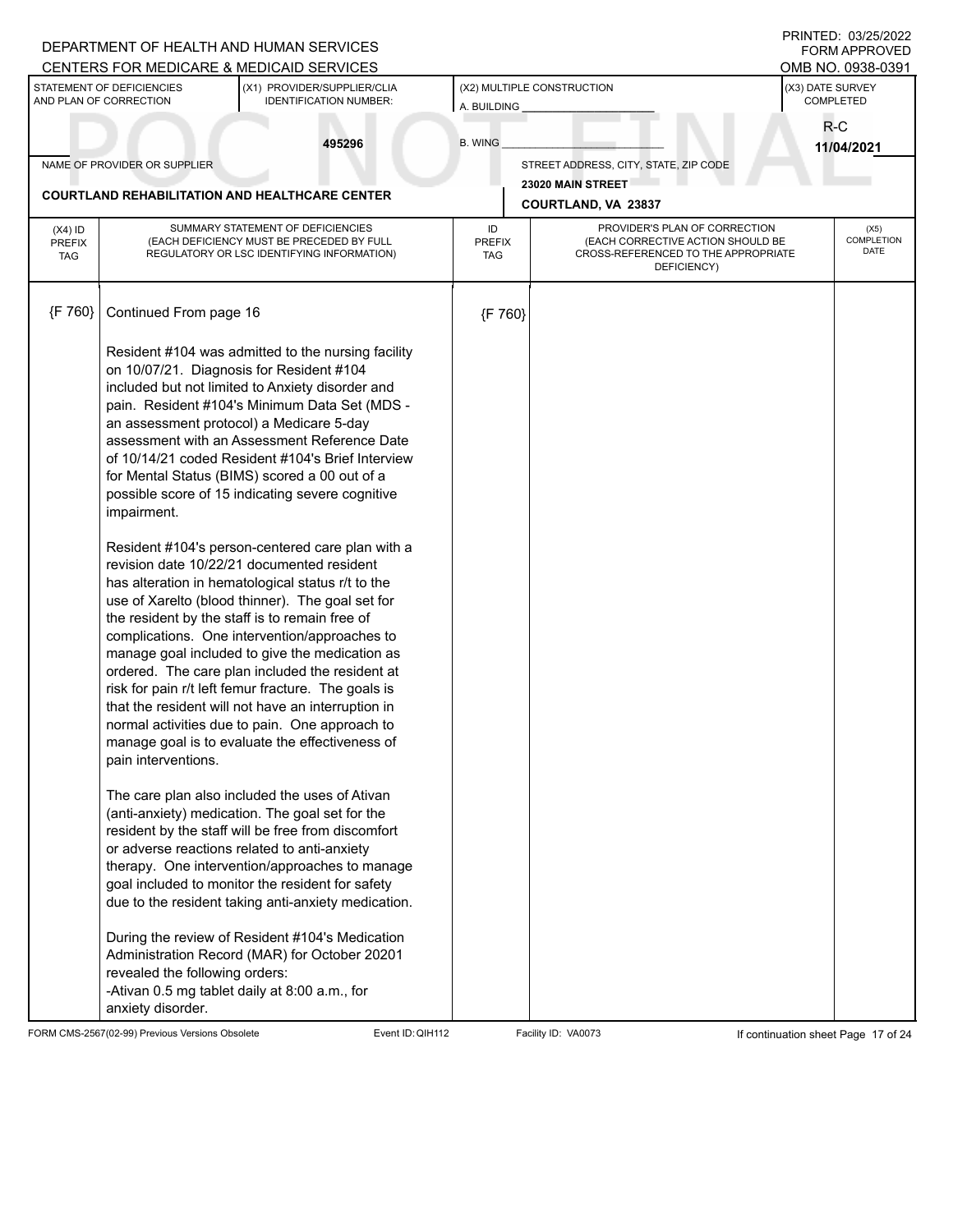|                                          |                                                     | DEPARTMENT OF HEALTH AND HUMAN SERVICES<br>CENTERS FOR MEDICARE & MEDICAID SERVICES                                                                                                                                                                                                                                                                                |                                   |                                                                                                                          |                               | PRINTED: 03/25/2022<br><b>FORM APPROVED</b><br>OMB NO. 0938-0391 |
|------------------------------------------|-----------------------------------------------------|--------------------------------------------------------------------------------------------------------------------------------------------------------------------------------------------------------------------------------------------------------------------------------------------------------------------------------------------------------------------|-----------------------------------|--------------------------------------------------------------------------------------------------------------------------|-------------------------------|------------------------------------------------------------------|
|                                          | STATEMENT OF DEFICIENCIES<br>AND PLAN OF CORRECTION | (X1) PROVIDER/SUPPLIER/CLIA<br><b>IDENTIFICATION NUMBER:</b>                                                                                                                                                                                                                                                                                                       | A. BUILDING                       | (X2) MULTIPLE CONSTRUCTION                                                                                               | (X3) DATE SURVEY<br>COMPLETED |                                                                  |
|                                          |                                                     | 495296                                                                                                                                                                                                                                                                                                                                                             | <b>B. WING</b>                    |                                                                                                                          | R-C                           | 11/04/2021                                                       |
|                                          | NAME OF PROVIDER OR SUPPLIER                        |                                                                                                                                                                                                                                                                                                                                                                    |                                   | STREET ADDRESS, CITY, STATE, ZIP CODE                                                                                    |                               |                                                                  |
|                                          |                                                     | <b>COURTLAND REHABILITATION AND HEALTHCARE CENTER</b>                                                                                                                                                                                                                                                                                                              |                                   | 23020 MAIN STREET<br>COURTLAND, VA 23837                                                                                 |                               |                                                                  |
| $(X4)$ ID<br><b>PREFIX</b><br><b>TAG</b> |                                                     | SUMMARY STATEMENT OF DEFICIENCIES<br>(EACH DEFICIENCY MUST BE PRECEDED BY FULL<br>REGULATORY OR LSC IDENTIFYING INFORMATION)                                                                                                                                                                                                                                       | ID<br><b>PREFIX</b><br><b>TAG</b> | PROVIDER'S PLAN OF CORRECTION<br>(EACH CORRECTIVE ACTION SHOULD BE<br>CROSS-REFERENCED TO THE APPROPRIATE<br>DEFICIENCY) |                               | (X5)<br>COMPLETION<br>DATE                                       |
| {F 760}                                  | Continued From page 17                              |                                                                                                                                                                                                                                                                                                                                                                    | {F 760}                           |                                                                                                                          |                               |                                                                  |
|                                          |                                                     | -Xarelto 10 mg tablet daily at 8:00 a.m., for blood                                                                                                                                                                                                                                                                                                                |                                   |                                                                                                                          |                               |                                                                  |
|                                          | clots.<br>for pain.                                 | -Oxycodone 5 mg tablet at 9:00 a.m., and 2 p.m.,                                                                                                                                                                                                                                                                                                                   |                                   |                                                                                                                          |                               |                                                                  |
|                                          | mentioned as being administered.                    | Review of the October 2021 MAR, revealed<br>evidenced there were blank spaces (no initials by<br>the nurse) on 10/23/21 for the medications                                                                                                                                                                                                                        |                                   |                                                                                                                          |                               |                                                                  |
|                                          |                                                     | Further review of Resident #104's clinical record<br>revealed no negative outcomes related to the<br>above medications not being administered.                                                                                                                                                                                                                     |                                   |                                                                                                                          |                               |                                                                  |
|                                          | DON was asked if she                                | An interview was conducted with the Director of<br>Nursing (DON) and Vice President of Operations<br>on 11/04/21 at approximately 2:42 p.m. The DON<br>was the nurse assigned to administer medication<br>to Resident #102 on 10/23/21 (7-3 shift). The                                                                                                            |                                   |                                                                                                                          |                               |                                                                  |
|                                          |                                                     | administered Resident #104 the significant<br>medications mentioned above, she replied, "No,<br>the medications mentioned were not adminstered<br>to Resident #104 on 10/23/21 (7-3 shift)."                                                                                                                                                                       |                                   |                                                                                                                          |                               |                                                                  |
|                                          | was provided prior to exit.                         | A pre-exit conference was conducted with the<br>Administrator, Director of Nursing (DON) and<br>Vice President of Clinical Operations on 11/04/21<br>at approximately 3:00 p.m., no further information                                                                                                                                                            |                                   |                                                                                                                          |                               |                                                                  |
|                                          |                                                     | 3. The facility staff failed to ensure the following<br>significant medications (Breo Ellipta, Spirvia and<br>Gabapentin) were administered to Resident #106<br>on 10/23/21 (7-3 shift). Resident #106 was<br>originally admitted to the nursing facility on<br>08/25/21. Diagnosis for Resident #106 included<br>but not limited to Chronic Obstructive Pulmonary |                                   |                                                                                                                          |                               |                                                                  |

FORM CMS-2567(02-99) Previous Versions Obsolete Event ID:QIH112 Facility ID: VA0073 If continuation sheet Page 18 of 24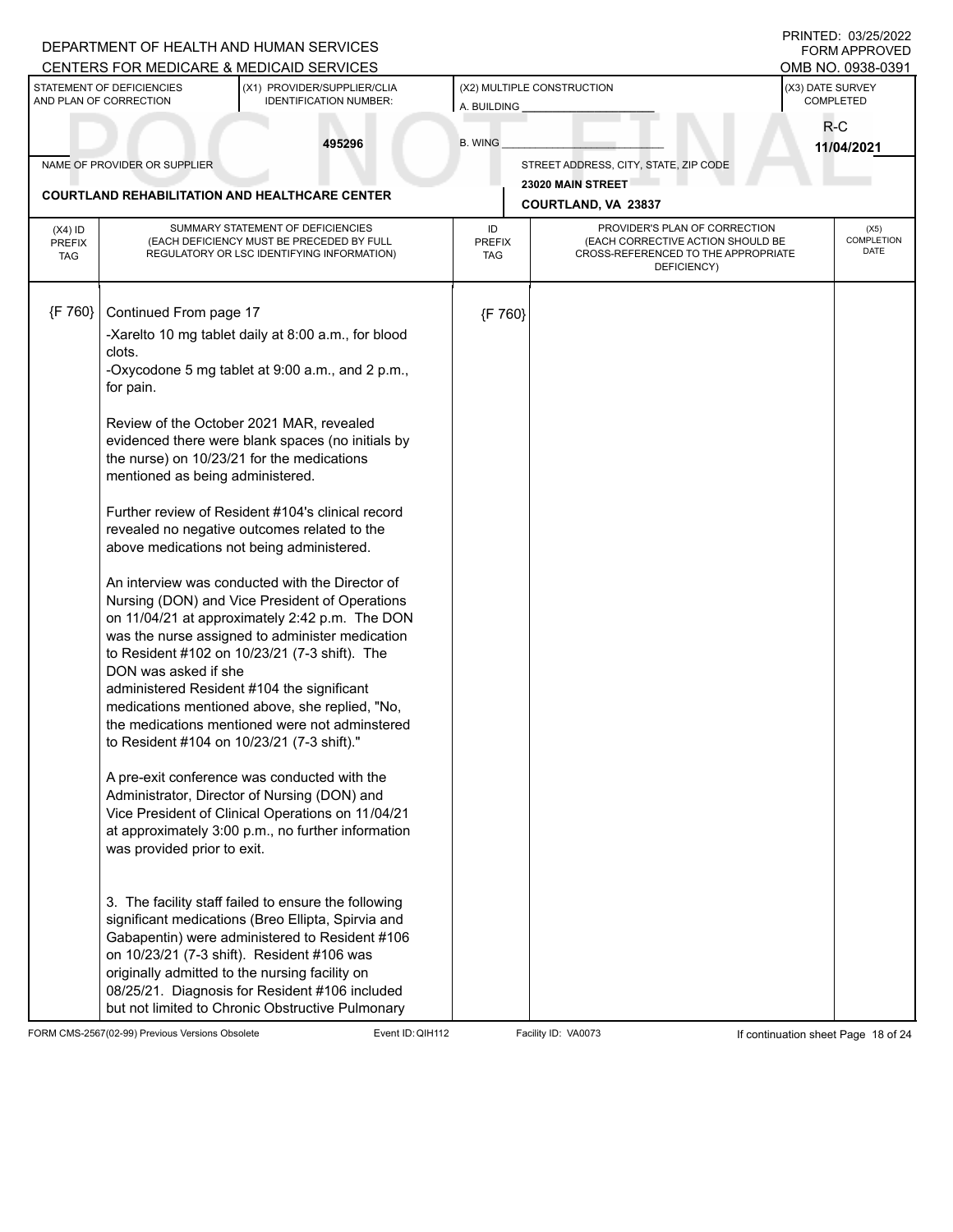|                                          |                                                                                                                                            | DEPARTMENT OF HEALTH AND HUMAN SERVICES<br>CENTERS FOR MEDICARE & MEDICAID SERVICES                                                                                                                                                                                                                                                                                                                                                                                                                                                                                                                         |                                   |                                                                                                                          |                               | PRINTED: 03/25/2022<br><b>FORM APPROVED</b><br>OMB NO. 0938-0391 |
|------------------------------------------|--------------------------------------------------------------------------------------------------------------------------------------------|-------------------------------------------------------------------------------------------------------------------------------------------------------------------------------------------------------------------------------------------------------------------------------------------------------------------------------------------------------------------------------------------------------------------------------------------------------------------------------------------------------------------------------------------------------------------------------------------------------------|-----------------------------------|--------------------------------------------------------------------------------------------------------------------------|-------------------------------|------------------------------------------------------------------|
|                                          | STATEMENT OF DEFICIENCIES<br>AND PLAN OF CORRECTION                                                                                        | (X1) PROVIDER/SUPPLIER/CLIA<br><b>IDENTIFICATION NUMBER:</b>                                                                                                                                                                                                                                                                                                                                                                                                                                                                                                                                                | A. BUILDING                       | (X2) MULTIPLE CONSTRUCTION                                                                                               | (X3) DATE SURVEY<br>COMPLETED |                                                                  |
|                                          |                                                                                                                                            | 495296                                                                                                                                                                                                                                                                                                                                                                                                                                                                                                                                                                                                      | <b>B. WING</b>                    |                                                                                                                          | R-C<br>11/04/2021             |                                                                  |
|                                          | NAME OF PROVIDER OR SUPPLIER                                                                                                               |                                                                                                                                                                                                                                                                                                                                                                                                                                                                                                                                                                                                             |                                   | STREET ADDRESS, CITY, STATE, ZIP CODE                                                                                    |                               |                                                                  |
|                                          |                                                                                                                                            | <b>COURTLAND REHABILITATION AND HEALTHCARE CENTER</b>                                                                                                                                                                                                                                                                                                                                                                                                                                                                                                                                                       |                                   | 23020 MAIN STREET                                                                                                        |                               |                                                                  |
|                                          |                                                                                                                                            |                                                                                                                                                                                                                                                                                                                                                                                                                                                                                                                                                                                                             |                                   | <b>COURTLAND, VA 23837</b>                                                                                               |                               |                                                                  |
| $(X4)$ ID<br><b>PREFIX</b><br><b>TAG</b> |                                                                                                                                            | SUMMARY STATEMENT OF DEFICIENCIES<br>(EACH DEFICIENCY MUST BE PRECEDED BY FULL<br>REGULATORY OR LSC IDENTIFYING INFORMATION)                                                                                                                                                                                                                                                                                                                                                                                                                                                                                | ID<br><b>PREFIX</b><br><b>TAG</b> | PROVIDER'S PLAN OF CORRECTION<br>(EACH CORRECTIVE ACTION SHOULD BE<br>CROSS-REFERENCED TO THE APPROPRIATE<br>DEFICIENCY) |                               | (X5)<br><b>COMPLETION</b><br>DATE                                |
| ${F 760}$                                | Continued From page 18                                                                                                                     |                                                                                                                                                                                                                                                                                                                                                                                                                                                                                                                                                                                                             | {F 760}                           |                                                                                                                          |                               |                                                                  |
|                                          |                                                                                                                                            | Disease (COPD), Heart Failure and Gout.                                                                                                                                                                                                                                                                                                                                                                                                                                                                                                                                                                     |                                   |                                                                                                                          |                               |                                                                  |
|                                          | assessment protocol) a Medicare 5-day<br>revealed the following orders:<br>9:00 a.m., for COPD.<br>9:00 a.m., for COPD.<br>a.m., for gout. | Resident #106's Minimum Data Set (MDS - an<br>assessment with an Assessment Reference Date<br>of 10/13/21 coded Resident #106's Brief Interview<br>for Mental Status (BIMS) scored a 12 out of a<br>possible score of 15 indicating moderate<br>cognitive skills for daily decision-making.<br>During the review of Resident #102's Medication<br>Administration Record (MAR) for October 2021<br>-Breo Ellipta 100-25 mcg (inhaler) - give 1 puff at<br>-Spirvia HandiHaler 18 mcg - give 2 puffs daily at<br>-Gabapentin 100 mg - give 3 tablets daily at 9:00<br>Further review of the October 2021 MAR, |                                   |                                                                                                                          |                               |                                                                  |
|                                          |                                                                                                                                            | revealed evidenced there were blank spaces (no<br>initials by the nurse) on 10/23/21 for the<br>medications mentioned as being administered.                                                                                                                                                                                                                                                                                                                                                                                                                                                                |                                   |                                                                                                                          |                               |                                                                  |
|                                          |                                                                                                                                            | Further review of Resident #106's clinical record<br>revealed no negative outcomes related to the<br>above medications not being administered.                                                                                                                                                                                                                                                                                                                                                                                                                                                              |                                   |                                                                                                                          |                               |                                                                  |
|                                          | DON was asked if she                                                                                                                       | An interview was conducted with the Director of<br>Nursing (DON) and Vice President of Operations<br>on 11/04/21 at approximately 2:42 p.m. The DON<br>was the nurse assigned to administer medication<br>to Resident #106 on 10/23/21 (7-3 shift). The<br>administered Resident #106 the significant<br>medications mentioned above, she replied, "No,<br>the medications mentioned were not adminstered<br>to Resident #106 on 10/23/21 (7-3 shift)."                                                                                                                                                     |                                   |                                                                                                                          |                               |                                                                  |

FORM CMS-2567(02-99) Previous Versions Obsolete Event ID:QIH112 Facility ID: VA0073 If continuation sheet Page 19 of 24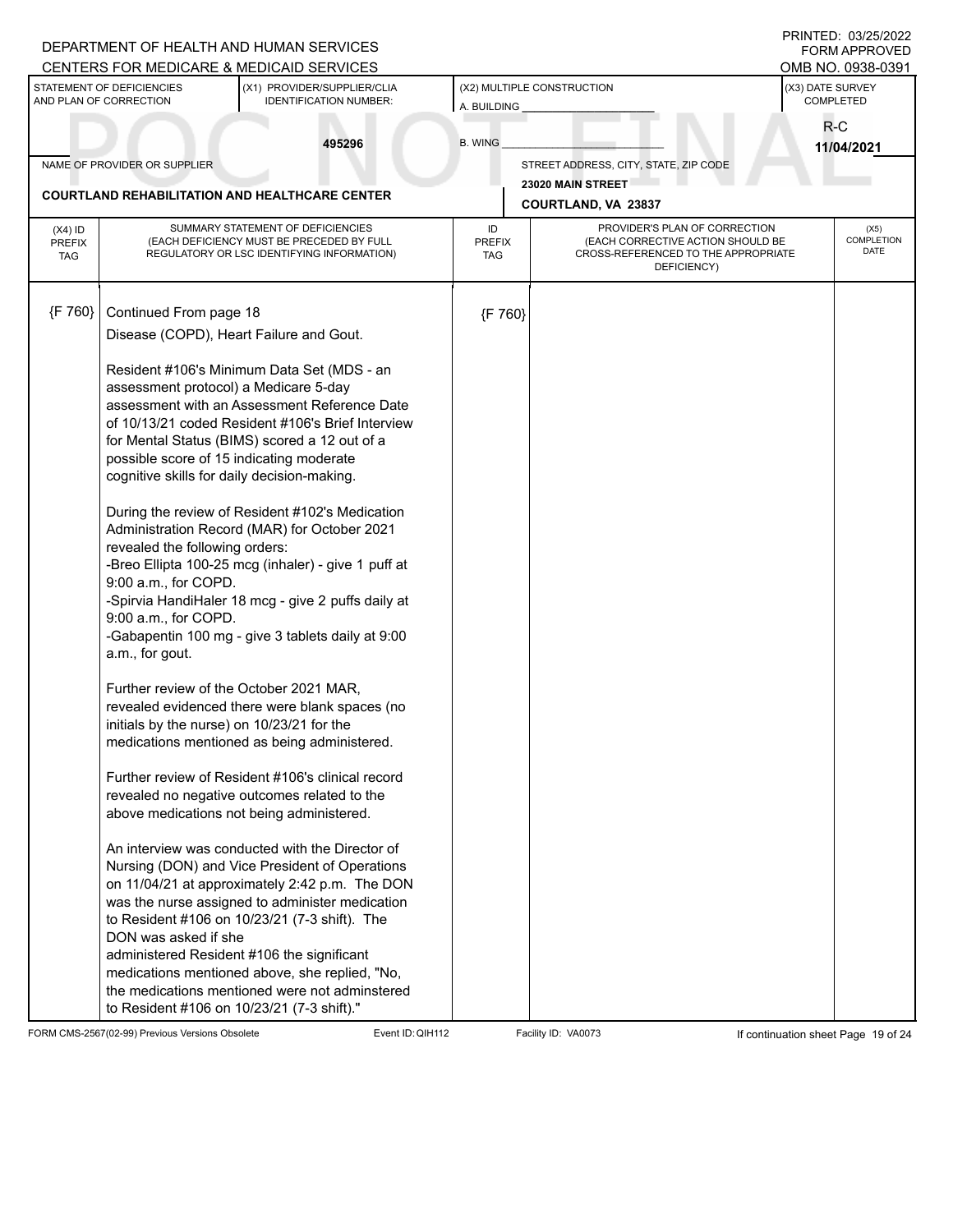|                                          |                                                                                                                                                                                                                                                                     | DEPARTMENT OF HEALTH AND HUMAN SERVICES<br>CENTERS FOR MEDICARE & MEDICAID SERVICES                                                                                                                                                                                                                                                                                                                                                                                                                                                                                                 |                                           |                                                                                                                          |                               | PRINTED: 03/25/2022<br><b>FORM APPROVED</b><br>OMB NO. 0938-0391 |
|------------------------------------------|---------------------------------------------------------------------------------------------------------------------------------------------------------------------------------------------------------------------------------------------------------------------|-------------------------------------------------------------------------------------------------------------------------------------------------------------------------------------------------------------------------------------------------------------------------------------------------------------------------------------------------------------------------------------------------------------------------------------------------------------------------------------------------------------------------------------------------------------------------------------|-------------------------------------------|--------------------------------------------------------------------------------------------------------------------------|-------------------------------|------------------------------------------------------------------|
|                                          | STATEMENT OF DEFICIENCIES<br>AND PLAN OF CORRECTION                                                                                                                                                                                                                 | (X1) PROVIDER/SUPPLIER/CLIA<br><b>IDENTIFICATION NUMBER:</b>                                                                                                                                                                                                                                                                                                                                                                                                                                                                                                                        | (X2) MULTIPLE CONSTRUCTION<br>A. BUILDING |                                                                                                                          | (X3) DATE SURVEY<br>COMPLETED |                                                                  |
|                                          |                                                                                                                                                                                                                                                                     | 495296                                                                                                                                                                                                                                                                                                                                                                                                                                                                                                                                                                              | <b>B. WING</b>                            |                                                                                                                          | $R-C$<br>11/04/2021           |                                                                  |
|                                          | NAME OF PROVIDER OR SUPPLIER                                                                                                                                                                                                                                        |                                                                                                                                                                                                                                                                                                                                                                                                                                                                                                                                                                                     |                                           | STREET ADDRESS, CITY, STATE, ZIP CODE<br>23020 MAIN STREET                                                               |                               |                                                                  |
|                                          |                                                                                                                                                                                                                                                                     | <b>COURTLAND REHABILITATION AND HEALTHCARE CENTER</b>                                                                                                                                                                                                                                                                                                                                                                                                                                                                                                                               |                                           | COURTLAND, VA 23837                                                                                                      |                               |                                                                  |
| $(X4)$ ID<br><b>PREFIX</b><br><b>TAG</b> |                                                                                                                                                                                                                                                                     | SUMMARY STATEMENT OF DEFICIENCIES<br>(EACH DEFICIENCY MUST BE PRECEDED BY FULL<br>REGULATORY OR LSC IDENTIFYING INFORMATION)                                                                                                                                                                                                                                                                                                                                                                                                                                                        | ID<br><b>PREFIX</b><br><b>TAG</b>         | PROVIDER'S PLAN OF CORRECTION<br>(EACH CORRECTIVE ACTION SHOULD BE<br>CROSS-REFERENCED TO THE APPROPRIATE<br>DEFICIENCY) |                               | (X5)<br><b>COMPLETION</b><br>DATE                                |
| ${F 760}$                                | Continued From page 19                                                                                                                                                                                                                                              |                                                                                                                                                                                                                                                                                                                                                                                                                                                                                                                                                                                     | {F 760}                                   |                                                                                                                          |                               |                                                                  |
| {F 842}<br>$SS = D$                      | was provided prior to exit.<br>CFR(s): 483.20(f)(5), 483.70(i)(1)-(5)<br>resident-identifiable to the public.<br>resident-identifiable to an agent only in<br>to do so.                                                                                             | A pre-exit conference was conducted with the<br>Administrator, Director of Nursing (DON) and<br>Vice President of Clinical Operations on 11/04/21<br>at approximately 3:00 p.m., no further information<br>Resident Records - Identifiable Information<br>§483.20(f)(5) Resident-identifiable information.<br>(i) A facility may not release information that is<br>(ii) The facility may release information that is<br>accordance with a contract under which the agent<br>agrees not to use or disclose the information<br>except to the extent the facility itself is permitted | {F 842}                                   |                                                                                                                          |                               |                                                                  |
|                                          | §483.70(i) Medical records.<br>that are-<br>(i) Complete;<br>(ii) Accurately documented;<br>(iii) Readily accessible; and<br>(iv) Systematically organized<br>records, except when release is-<br>(i) To the individual, or their resident<br>(ii) Required by Law; | §483.70(i)(1) In accordance with accepted<br>professional standards and practices, the facility<br>must maintain medical records on each resident<br>§483.70(i)(2) The facility must keep confidential<br>all information contained in the resident's records,<br>regardless of the form or storage method of the<br>representative where permitted by applicable law;<br>(iii) For treatment, payment, or health care<br>operations, as permitted by and in compliance                                                                                                             |                                           |                                                                                                                          |                               |                                                                  |

FORM CMS-2567(02-99) Previous Versions Obsolete Event ID:QIH112 Facility ID: VA0073 If continuation sheet Page 20 of 24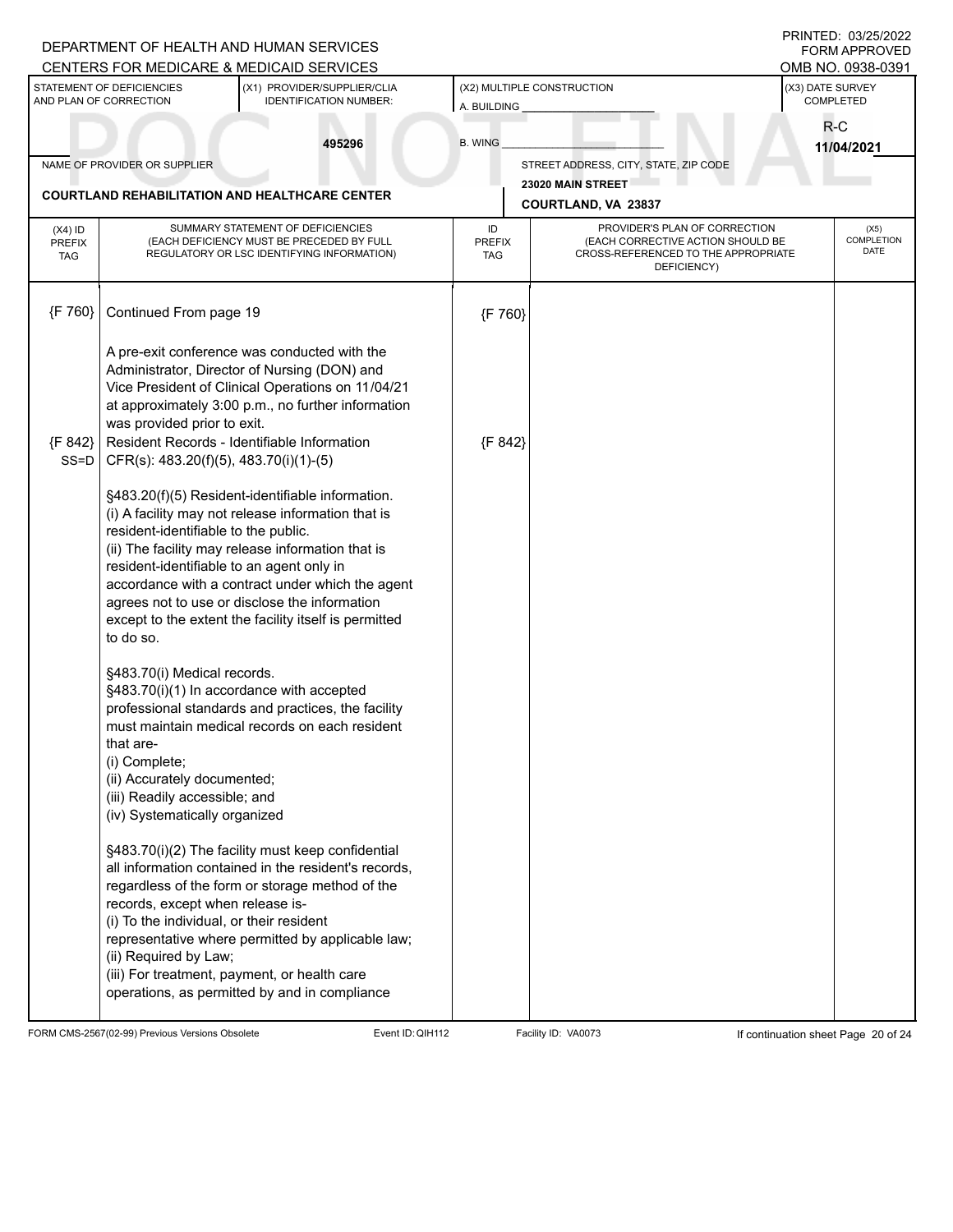|                                          |                                                                                                                                                                                                                                                                                                  | DEPARTMENT OF HEALTH AND HUMAN SERVICES<br>CENTERS FOR MEDICARE & MEDICAID SERVICES                                                                                                                                                                                                                                                                                                                                                                                                                                                                                                                                                                                                                                                                                                                                                                                                                                                                                                                                                                                                                                                                                                                           |                                           |                                                                                                                          | PRINTED: 03/25/2022<br><b>FORM APPROVED</b><br>OMB NO. 0938-0391 |                                   |
|------------------------------------------|--------------------------------------------------------------------------------------------------------------------------------------------------------------------------------------------------------------------------------------------------------------------------------------------------|---------------------------------------------------------------------------------------------------------------------------------------------------------------------------------------------------------------------------------------------------------------------------------------------------------------------------------------------------------------------------------------------------------------------------------------------------------------------------------------------------------------------------------------------------------------------------------------------------------------------------------------------------------------------------------------------------------------------------------------------------------------------------------------------------------------------------------------------------------------------------------------------------------------------------------------------------------------------------------------------------------------------------------------------------------------------------------------------------------------------------------------------------------------------------------------------------------------|-------------------------------------------|--------------------------------------------------------------------------------------------------------------------------|------------------------------------------------------------------|-----------------------------------|
|                                          | STATEMENT OF DEFICIENCIES<br>AND PLAN OF CORRECTION                                                                                                                                                                                                                                              | (X1) PROVIDER/SUPPLIER/CLIA<br><b>IDENTIFICATION NUMBER:</b>                                                                                                                                                                                                                                                                                                                                                                                                                                                                                                                                                                                                                                                                                                                                                                                                                                                                                                                                                                                                                                                                                                                                                  | (X2) MULTIPLE CONSTRUCTION<br>A. BUILDING |                                                                                                                          | (X3) DATE SURVEY<br>COMPLETED                                    |                                   |
|                                          |                                                                                                                                                                                                                                                                                                  | 495296                                                                                                                                                                                                                                                                                                                                                                                                                                                                                                                                                                                                                                                                                                                                                                                                                                                                                                                                                                                                                                                                                                                                                                                                        | <b>B. WING</b>                            |                                                                                                                          | $R-C$<br>11/04/2021                                              |                                   |
|                                          | NAME OF PROVIDER OR SUPPLIER                                                                                                                                                                                                                                                                     |                                                                                                                                                                                                                                                                                                                                                                                                                                                                                                                                                                                                                                                                                                                                                                                                                                                                                                                                                                                                                                                                                                                                                                                                               |                                           | STREET ADDRESS, CITY, STATE, ZIP CODE                                                                                    |                                                                  |                                   |
|                                          |                                                                                                                                                                                                                                                                                                  | <b>COURTLAND REHABILITATION AND HEALTHCARE CENTER</b>                                                                                                                                                                                                                                                                                                                                                                                                                                                                                                                                                                                                                                                                                                                                                                                                                                                                                                                                                                                                                                                                                                                                                         |                                           | 23020 MAIN STREET                                                                                                        |                                                                  |                                   |
|                                          |                                                                                                                                                                                                                                                                                                  |                                                                                                                                                                                                                                                                                                                                                                                                                                                                                                                                                                                                                                                                                                                                                                                                                                                                                                                                                                                                                                                                                                                                                                                                               |                                           | COURTLAND, VA 23837                                                                                                      |                                                                  |                                   |
| $(X4)$ ID<br><b>PREFIX</b><br><b>TAG</b> |                                                                                                                                                                                                                                                                                                  | SUMMARY STATEMENT OF DEFICIENCIES<br>(EACH DEFICIENCY MUST BE PRECEDED BY FULL<br>REGULATORY OR LSC IDENTIFYING INFORMATION)                                                                                                                                                                                                                                                                                                                                                                                                                                                                                                                                                                                                                                                                                                                                                                                                                                                                                                                                                                                                                                                                                  | ID<br><b>PREFIX</b><br><b>TAG</b>         | PROVIDER'S PLAN OF CORRECTION<br>(EACH CORRECTIVE ACTION SHOULD BE<br>CROSS-REFERENCED TO THE APPROPRIATE<br>DEFICIENCY) |                                                                  | (X5)<br><b>COMPLETION</b><br>DATE |
| {F 842}                                  | Continued From page 20<br>with 45 CFR 164.506;<br>unauthorized use.<br>for-<br>there is no requirement in State law; or<br>legal age under State law.<br>provided;<br>and resident review evaluations and<br>determinations conducted by the State;<br>professional's progress notes; and<br>by: | (iv) For public health activities, reporting of abuse,<br>neglect, or domestic violence, health oversight<br>activities, judicial and administrative proceedings,<br>law enforcement purposes, organ donation<br>purposes, research purposes, or to coroners,<br>medical examiners, funeral directors, and to avert<br>a serious threat to health or safety as permitted<br>by and in compliance with 45 CFR 164.512.<br>§483.70(i)(3) The facility must safeguard medical<br>record information against loss, destruction, or<br>§483.70(i)(4) Medical records must be retained<br>(i) The period of time required by State law; or<br>(ii) Five years from the date of discharge when<br>(iii) For a minor, 3 years after a resident reaches<br>§483.70(i)(5) The medical record must contain-<br>(i) Sufficient information to identify the resident;<br>(ii) A record of the resident's assessments;<br>(iii) The comprehensive plan of care and services<br>(iv) The results of any preadmission screening<br>(v) Physician's, nurse's, and other licensed<br>(vi) Laboratory, radiology and other diagnostic<br>services reports as required under §483.50.<br>This REQUIREMENT is not met as evidenced | {F 842}                                   |                                                                                                                          |                                                                  |                                   |
|                                          |                                                                                                                                                                                                                                                                                                  | Based on observation, staff interview and facility<br>documentation review, the facility staff failed to<br>maintain a complete and accurate clinical record                                                                                                                                                                                                                                                                                                                                                                                                                                                                                                                                                                                                                                                                                                                                                                                                                                                                                                                                                                                                                                                  |                                           |                                                                                                                          |                                                                  |                                   |

FORM CMS-2567(02-99) Previous Versions Obsolete Event ID:QIH112 Facility ID: VA0073 If continuation sheet Page 21 of 24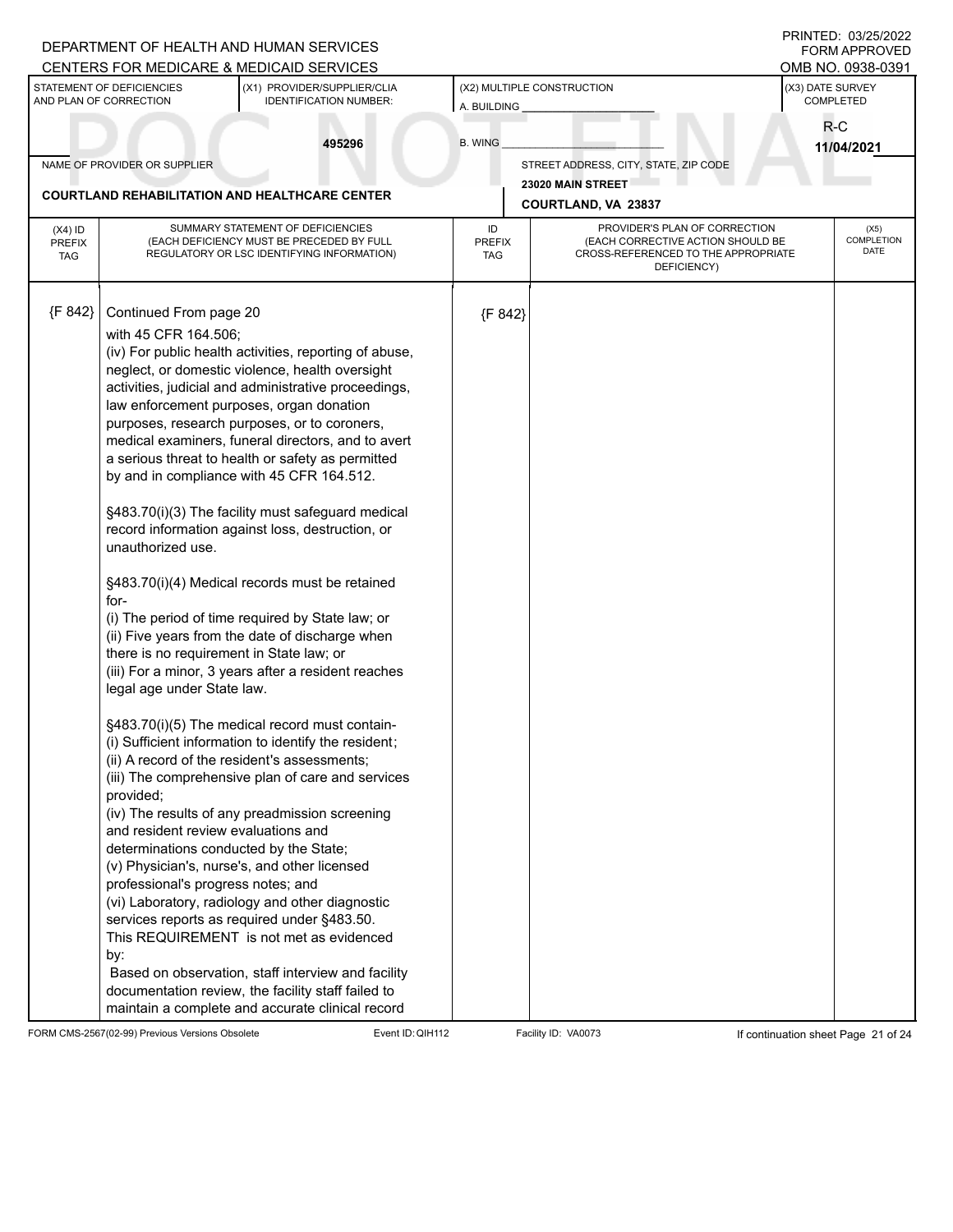|                                          |                                                                                                                                                                                                                                                                                                                     | DEPARTMENT OF HEALTH AND HUMAN SERVICES<br>CENTERS FOR MEDICARE & MEDICAID SERVICES                                                                                                                                                                                                                                                                                                                                                                                                                                                                                                                                                                                                                                                                                                                                                                                                                                                                                                                                                                                                                                                                  |                            |                                                                                                                          |                               | PRINTED: 03/25/2022<br><b>FORM APPROVED</b><br>OMB NO. 0938-0391 |
|------------------------------------------|---------------------------------------------------------------------------------------------------------------------------------------------------------------------------------------------------------------------------------------------------------------------------------------------------------------------|------------------------------------------------------------------------------------------------------------------------------------------------------------------------------------------------------------------------------------------------------------------------------------------------------------------------------------------------------------------------------------------------------------------------------------------------------------------------------------------------------------------------------------------------------------------------------------------------------------------------------------------------------------------------------------------------------------------------------------------------------------------------------------------------------------------------------------------------------------------------------------------------------------------------------------------------------------------------------------------------------------------------------------------------------------------------------------------------------------------------------------------------------|----------------------------|--------------------------------------------------------------------------------------------------------------------------|-------------------------------|------------------------------------------------------------------|
|                                          | STATEMENT OF DEFICIENCIES<br>AND PLAN OF CORRECTION                                                                                                                                                                                                                                                                 | (X1) PROVIDER/SUPPLIER/CLIA<br><b>IDENTIFICATION NUMBER:</b>                                                                                                                                                                                                                                                                                                                                                                                                                                                                                                                                                                                                                                                                                                                                                                                                                                                                                                                                                                                                                                                                                         | A. BUILDING                | (X2) MULTIPLE CONSTRUCTION                                                                                               | (X3) DATE SURVEY<br>COMPLETED |                                                                  |
|                                          |                                                                                                                                                                                                                                                                                                                     | 495296                                                                                                                                                                                                                                                                                                                                                                                                                                                                                                                                                                                                                                                                                                                                                                                                                                                                                                                                                                                                                                                                                                                                               | <b>B. WING</b>             |                                                                                                                          | R-C<br>11/04/2021             |                                                                  |
|                                          | NAME OF PROVIDER OR SUPPLIER                                                                                                                                                                                                                                                                                        |                                                                                                                                                                                                                                                                                                                                                                                                                                                                                                                                                                                                                                                                                                                                                                                                                                                                                                                                                                                                                                                                                                                                                      |                            | STREET ADDRESS, CITY, STATE, ZIP CODE                                                                                    |                               |                                                                  |
|                                          |                                                                                                                                                                                                                                                                                                                     | <b>COURTLAND REHABILITATION AND HEALTHCARE CENTER</b>                                                                                                                                                                                                                                                                                                                                                                                                                                                                                                                                                                                                                                                                                                                                                                                                                                                                                                                                                                                                                                                                                                |                            | 23020 MAIN STREET<br>COURTLAND, VA 23837                                                                                 |                               |                                                                  |
| $(X4)$ ID<br><b>PREFIX</b><br><b>TAG</b> |                                                                                                                                                                                                                                                                                                                     | SUMMARY STATEMENT OF DEFICIENCIES<br>(EACH DEFICIENCY MUST BE PRECEDED BY FULL<br>REGULATORY OR LSC IDENTIFYING INFORMATION)                                                                                                                                                                                                                                                                                                                                                                                                                                                                                                                                                                                                                                                                                                                                                                                                                                                                                                                                                                                                                         | ID<br><b>PREFIX</b><br>TAG | PROVIDER'S PLAN OF CORRECTION<br>(EACH CORRECTIVE ACTION SHOULD BE<br>CROSS-REFERENCED TO THE APPROPRIATE<br>DEFICIENCY) |                               | (X5)<br>COMPLETION<br><b>DATE</b>                                |
| {F 842}                                  | Continued From page 21<br>sample.<br>The findings included:<br>for the administration of a scheduled pain<br>assessment protocol) a Medicare 5-day<br>cognitive impairment.<br>pain interventions. Review of compliance,<br>resident satisfaction with results.<br>revealed the following order:<br>p.m., for pain. | for 1 of 6 residents (Resident #104) in the survey<br>The facility staff failed to follow physician orders<br>medication (Oxycodone 5 mg) for Resident #104.<br>Resident #104 was admitted to the nursing facility<br>on 10/07/21. Diagnosis for Resident #104<br>included but not limited left femur fracture.<br>Resident #104's Minimum Data Set (MDS - an<br>assessment with an Assessment Reference Date<br>(ARD) of 10/14/21 coded Resident #104's Brief<br>Interview for Mental Status (BIMS) scored a 00<br>out of a possible score of 15 indicating severe<br>Resident #104's person-centered care plan with a<br>revision date 10/22/21 documented resident<br>with pain related to left femur fracture. The goals<br>is that the resident will not have an interruption in<br>normal activities due to pain. Some approaches<br>to manage goal is to evaluate the effectiveness of<br>alleviating of symptoms, dosing schedules and<br>During the review of Resident #104's Medication<br>Administration Record (MAR) for October 20201<br>-Oxycodone 5 mg tablets - give 1 tablet three<br>times a day at 9:00 a.m., 2:00 p.m., and 9:00 | {F 842}                    |                                                                                                                          |                               |                                                                  |
|                                          | MAR, revealed the nurse had signed off                                                                                                                                                                                                                                                                              | The review of Resident #104's October 2021                                                                                                                                                                                                                                                                                                                                                                                                                                                                                                                                                                                                                                                                                                                                                                                                                                                                                                                                                                                                                                                                                                           |                            |                                                                                                                          |                               |                                                                  |

FORM CMS-2567(02-99) Previous Versions Obsolete Event ID:QIH112 Facility ID: VA0073 If continuation sheet Page 22 of 24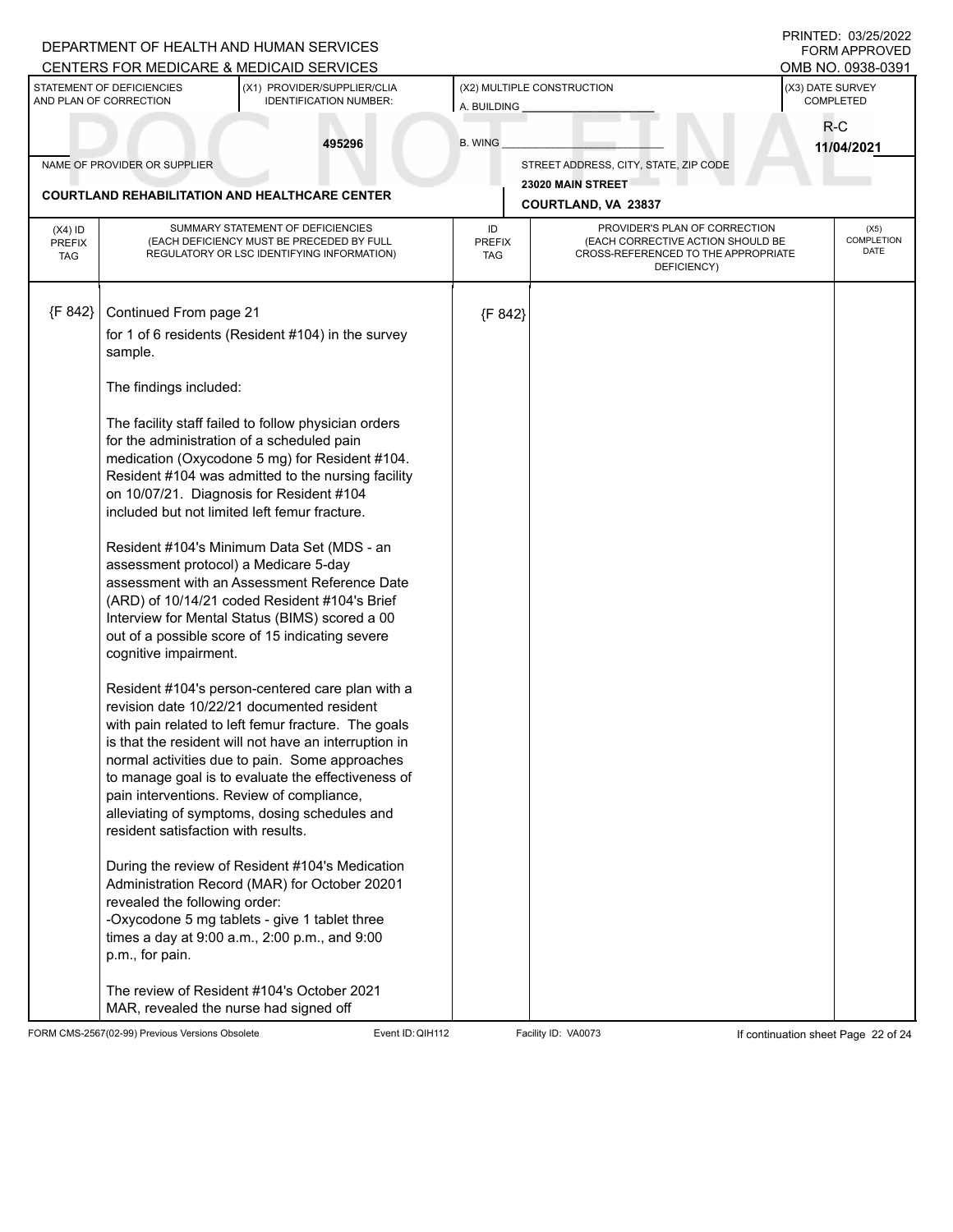|                                          |                                                                                                | DEPARTMENT OF HEALTH AND HUMAN SERVICES<br>CENTERS FOR MEDICARE & MEDICAID SERVICES                                                                                                                                                                                                                                                                                                                                                                                                                                                                                                                                                                                                                                                                                                                                                                                                                                                                                                                                                                                                                 |                                           |                                                                                                                          | PRINTED: 03/25/2022<br><b>FORM APPROVED</b><br>OMB NO. 0938-0391 |                            |
|------------------------------------------|------------------------------------------------------------------------------------------------|-----------------------------------------------------------------------------------------------------------------------------------------------------------------------------------------------------------------------------------------------------------------------------------------------------------------------------------------------------------------------------------------------------------------------------------------------------------------------------------------------------------------------------------------------------------------------------------------------------------------------------------------------------------------------------------------------------------------------------------------------------------------------------------------------------------------------------------------------------------------------------------------------------------------------------------------------------------------------------------------------------------------------------------------------------------------------------------------------------|-------------------------------------------|--------------------------------------------------------------------------------------------------------------------------|------------------------------------------------------------------|----------------------------|
|                                          | STATEMENT OF DEFICIENCIES<br>AND PLAN OF CORRECTION                                            | (X1) PROVIDER/SUPPLIER/CLIA<br><b>IDENTIFICATION NUMBER:</b>                                                                                                                                                                                                                                                                                                                                                                                                                                                                                                                                                                                                                                                                                                                                                                                                                                                                                                                                                                                                                                        | (X2) MULTIPLE CONSTRUCTION<br>A. BUILDING |                                                                                                                          | (X3) DATE SURVEY<br>COMPLETED                                    |                            |
|                                          |                                                                                                | 495296                                                                                                                                                                                                                                                                                                                                                                                                                                                                                                                                                                                                                                                                                                                                                                                                                                                                                                                                                                                                                                                                                              | <b>B. WING</b>                            |                                                                                                                          | R-C<br>11/04/2021                                                |                            |
|                                          | NAME OF PROVIDER OR SUPPLIER                                                                   |                                                                                                                                                                                                                                                                                                                                                                                                                                                                                                                                                                                                                                                                                                                                                                                                                                                                                                                                                                                                                                                                                                     |                                           | STREET ADDRESS, CITY, STATE, ZIP CODE                                                                                    |                                                                  |                            |
|                                          |                                                                                                | <b>COURTLAND REHABILITATION AND HEALTHCARE CENTER</b>                                                                                                                                                                                                                                                                                                                                                                                                                                                                                                                                                                                                                                                                                                                                                                                                                                                                                                                                                                                                                                               |                                           | 23020 MAIN STREET<br>COURTLAND, VA 23837                                                                                 |                                                                  |                            |
| $(X4)$ ID<br><b>PREFIX</b><br><b>TAG</b> |                                                                                                | SUMMARY STATEMENT OF DEFICIENCIES<br>(EACH DEFICIENCY MUST BE PRECEDED BY FULL<br>REGULATORY OR LSC IDENTIFYING INFORMATION)                                                                                                                                                                                                                                                                                                                                                                                                                                                                                                                                                                                                                                                                                                                                                                                                                                                                                                                                                                        | ID<br><b>PREFIX</b><br>TAG                | PROVIDER'S PLAN OF CORRECTION<br>(EACH CORRECTIVE ACTION SHOULD BE<br>CROSS-REFERENCED TO THE APPROPRIATE<br>DEFICIENCY) |                                                                  | (X5)<br>COMPLETION<br>DATE |
| {F 842}                                  | Continued From page 22<br>@ 2:00 p.m.<br>@ 2:00 p.m.<br>10/29/21 @ 2:00 p.m., but based on the | Oxycodone 5 mg was administered on the<br>following days: 10/17/21 @ 2:00 p.m., 10/18/21<br>@ 9:00 p.m., 10/21/21 @ 9:00 a.m., and 10/29/21<br>The review of Resident's #104's Medication<br>Monitoring Control Record for October 2021<br>revealed Oxycodone 5 mg tablets were not<br>administered on 10/17/21 @ 2:00 p.m., 10/18/21<br>@ 9:00 p.m., 10/21/21 @ 9:00 a.m., and 10/29/21<br>An interview was conducted with Unit Manager /<br>License Practical Nurse (LPN) #1 on 11/04/21 at<br>approximately 12:46 p.m. The LPN reviewed and<br>compared the October 2021 MAR to the October<br>2021 Medication Monitoring Control Record for<br>the administration of Oxycodone 5 mg tablet for<br>Resident #104. After she compared the two<br>documents, she said the nurse signed off on the<br>MAR that the medication Oxycodone 5 mg tablets<br>were administered on 10/17/21 @ 2:00 p.m.,<br>10/18/21 @ 9:00 p.m., 10/21/21 @ 9:00 a.m., and<br>Medication Monitoring Control Record, the<br>medications were not administered on the days<br>mentioned. When asked if Resident #104's MAR | {F 842}                                   |                                                                                                                          |                                                                  |                            |
|                                          | for October 2021 was correct for the<br>not accurate."<br>Nursing (DON). The DON reviewed and  | administration of Oxycodone 5 mg she replied,<br>"No, based on the fact the Medication Monitoring<br>Control Record count is correct, then the MAR is<br>On 11/04/21 at approximately 1:05 p.m., an<br>interview was conducted with the Director of<br>compared the October 2021 MAR to the October<br>2021 Medication Monitoring Control Record for<br>the administration of Oxycodone 5 mg tablets for                                                                                                                                                                                                                                                                                                                                                                                                                                                                                                                                                                                                                                                                                            |                                           |                                                                                                                          |                                                                  |                            |

FORM CMS-2567(02-99) Previous Versions Obsolete Event ID:QIH112 Facility ID: VA0073 If continuation sheet Page 23 of 24